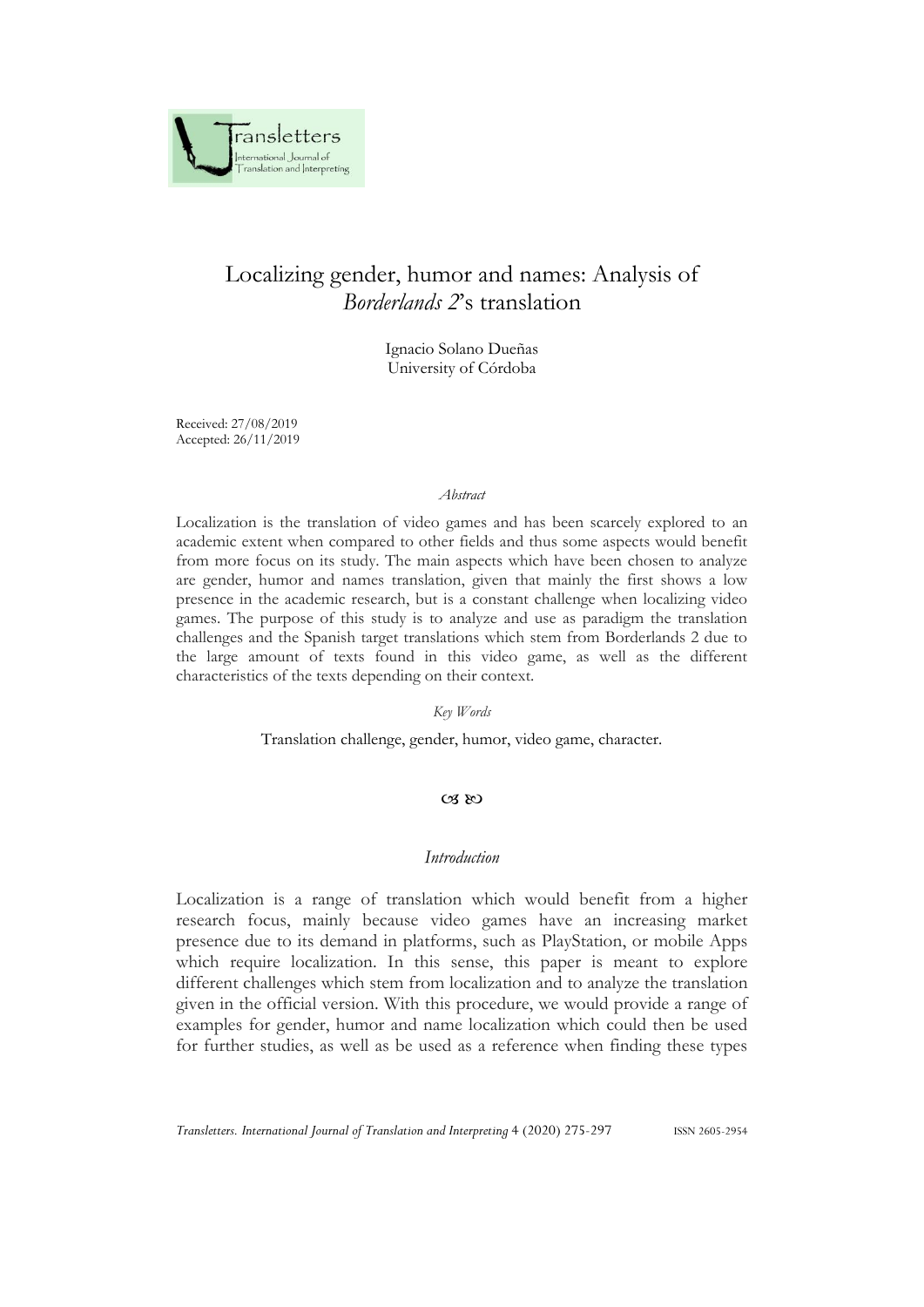of challenges in localization. For this reason, we have chosen Borderlands 2 as item to analyze, due to its interesting characteristics in terms of humor and swearing language, as well as problem-solving of gender marked text in translation.

Borderlands 2 is a video game released in 2012 in which the Vault Hunter must fight against the antagonist Handsome Jack after being betrayed by him. It is a shooter RPG video game produced by Gearbox Software. The whole video game presents what could be considered as a "low register", which implies the presence of swearing and humor. The six playable characters are Maya, Gaige, Krieg, Axton, Zer0 and Salvador. Each character in this video game, playable or NPC, counts with its own strong personality and materializes it via their dialogues. This means that, although some characters may not pose any challenge in translation, some others would always use elements such as sexual innuendos in their dialogues and thus pose a constant challenge.

This paper has the aim of contributing to the academic field of localization, mainly via the analyzing of an item so interesting as Borderlands 2 due to its written style and textual content. Some of the elements that will be analyzed do not yet count with a high presence in the academic field, which are humor, to a minor extent, sexual and swearing language, as well as gender marked text in video games. These elements pose a constant challenge when localizing video games, mainly because a large number of them count with these elements in order to make the product more attractive to the public and involve them more in the game. It is especially interesting how gender marked text in video games has been scarcely studied, given that every type of video game poses this challenge when translating.

#### *1 Hypothesis and objectives*

This paper counts with the intention of being a reference material for mainly gender localization, as well as humor and swearing localization to a minor extent for further studies or simply as a reference contrastive material for localization, especially in RPG fiction shooters.

A further objective of this paper is to show an analysis of the translation techniques which have been applied to the Borderlands 2's text in order to use it as a paradigm of localization, due to the fact that Borderlands 2's text present a large extension, as well as a very different style depending on the character or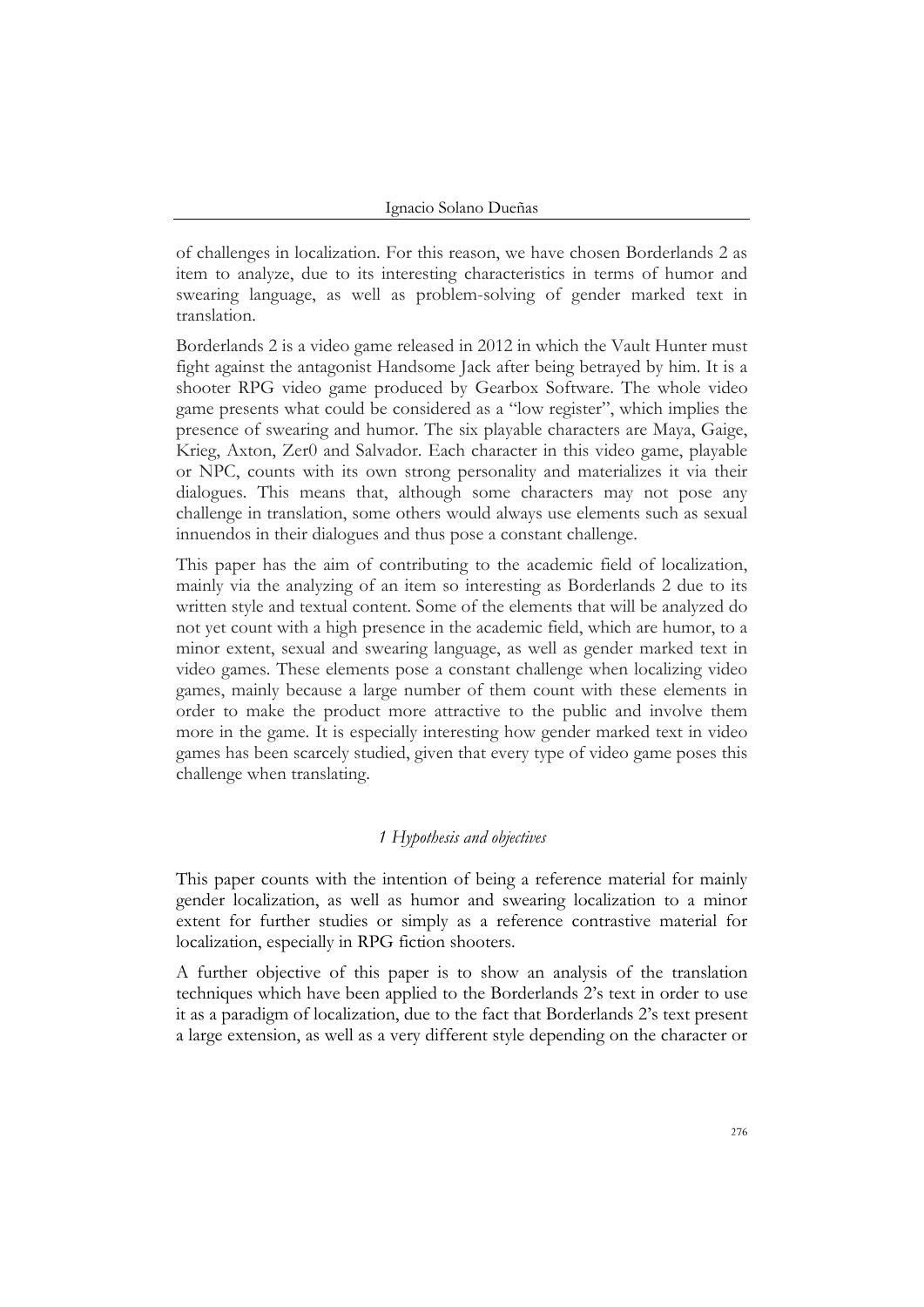other text source such as quests. Because of the translation style we have been able to observe prior to the phase of analysis, we think that Borderlands 2 has followed a series of translation techniques which have transferred the crucial meaning of the video game, such as tasks in quests, as well as maintaining the style of the video game, that is, the mix of humor and low register.

#### *2 Theoretical framework*

## *2.1 Localization*

Video games first became popular during the 1970s and, because of the countries where they were developed, most of them were fully written in English. However, this fact would not suppose a mayor problem for the players due to the simple mechanics these video games had. Nonetheless, nowadays the video game industry has dramatically changed and its providers need to be in touch with the costumers around the world. (Bernal-Merino, 2014: 2). Different mechanics have also been developed in current video games, so that the purpose in video games is not only pressing buttons, but also being immersed in the game world. For this reason, video game industries are growing awareness of the video game localization and how it boosts sales globally, as well as opening markets (Ibid: 2).

Video game localization, often found as L10n, is a type of translation in between software translation and audiovisual translation, given the fact that various elements such as menus, guides and lists can be found within (Vela, 2005: 266). Esselink (2000: 3) defines localization as a process in which the product becomes appropriate in a cultural and a linguistic sense, keeping in consideration the country where the product is being localized. This means that if, for example, we find a typical Japanese celebration in a Japan-produced video game and we were to adapt it, we should find an equivalent celebration from our culture to implement into the video game.

The main difference between the traditional translation and localization is the project management usually involved due to the large scale of the projects and the contact established between the various parts, as well as the focus in the correct and constant use of a shared translation memory in order to maintain the terminology (Muñoz Sanchez, 2013: 1).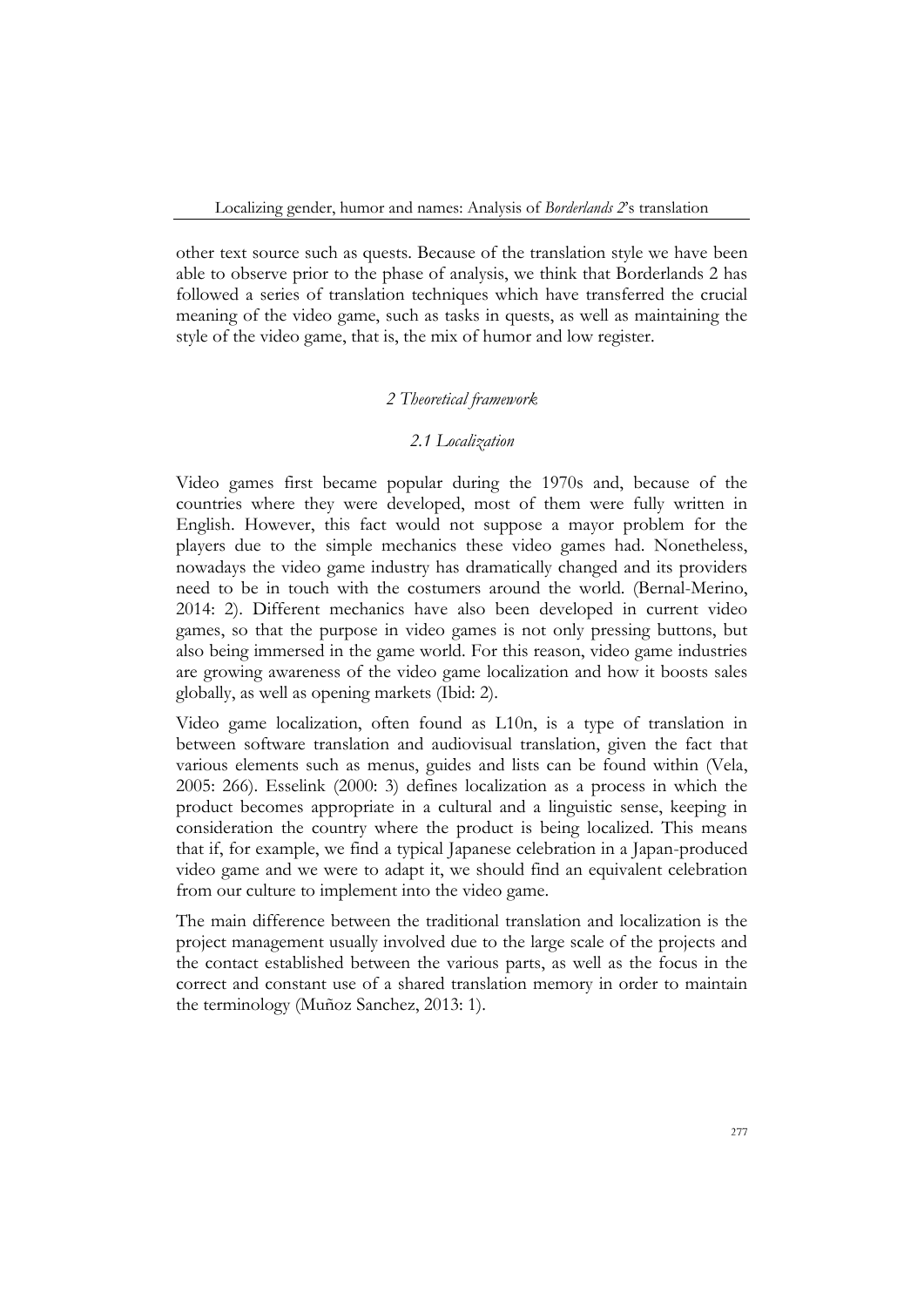#### *2.2 Humor and swearing translation*

Game studies are an interdisciplinary field that focuses its attention in different angles such as sociology, computing and narratology among others. As much as video games rely on a serious storyline and script, a certain humor in both elements can be easily found. Humor can enhance script and other forms of textual production, as well as reducing the tension in gameplay and the way the player relates to the character. Regarding the linguistic and cultural content of a game, the translation that should be pursued is merely functional, meaning that its skopos is to achieve the same effect in target audience than the source text. Game developers want the target players to have the same perception as the source audience and thus, in relation to humor, pursue the same type of humor that the target text has (Mangiron, 2010: 91-92).

Regarding (socio)linguistic particularities, it has been determined that translation challenges in humor stem from a concept or reality which is specific to a certain language. Regarding the same aspects, it has always been stated when talking about humor in translation that these challenges cannot be strictly separated from the cultural aspect (Vandaele, 2010: 149).

Regardless of the nature of the wordplay, it does create linguistic challenges because different languages have different distributions. Puns are textual phenomena, which means that they require textual solution. Moreover, if translators analyze the characteristics and functions of puns, it is possible to find translation techniques that go from one pun type to another pun type, from pun to non-pun, from pun to a rhetorically related device such as repetition or rhyme, or from comical pun to non-comical pun among others (Vandaele, 2011: 181).

Wordplay is based on a deliberated ambiguity in phonology, graphology, lexical or syntax elements which induce to the mistake and the surprise of the audience, resolving the conflict with the punchline (Martínez-Tejerina, 2012: 158). The type of humor that will be studied in this paper is affected by this theory, although not in its full implication. That is, the humor we study in Borderlands 2 is based on using already existing expressions or idioms, but changing a regular element for a fictional non existing element.

Now we will proceed with what could be defined as swearing, an element often found in Borderlands 2. According to Cambridge dictionary, swearing is "rude or offensive language that someone uses, especially when they are angry". Although swearing language is not usual as common language in general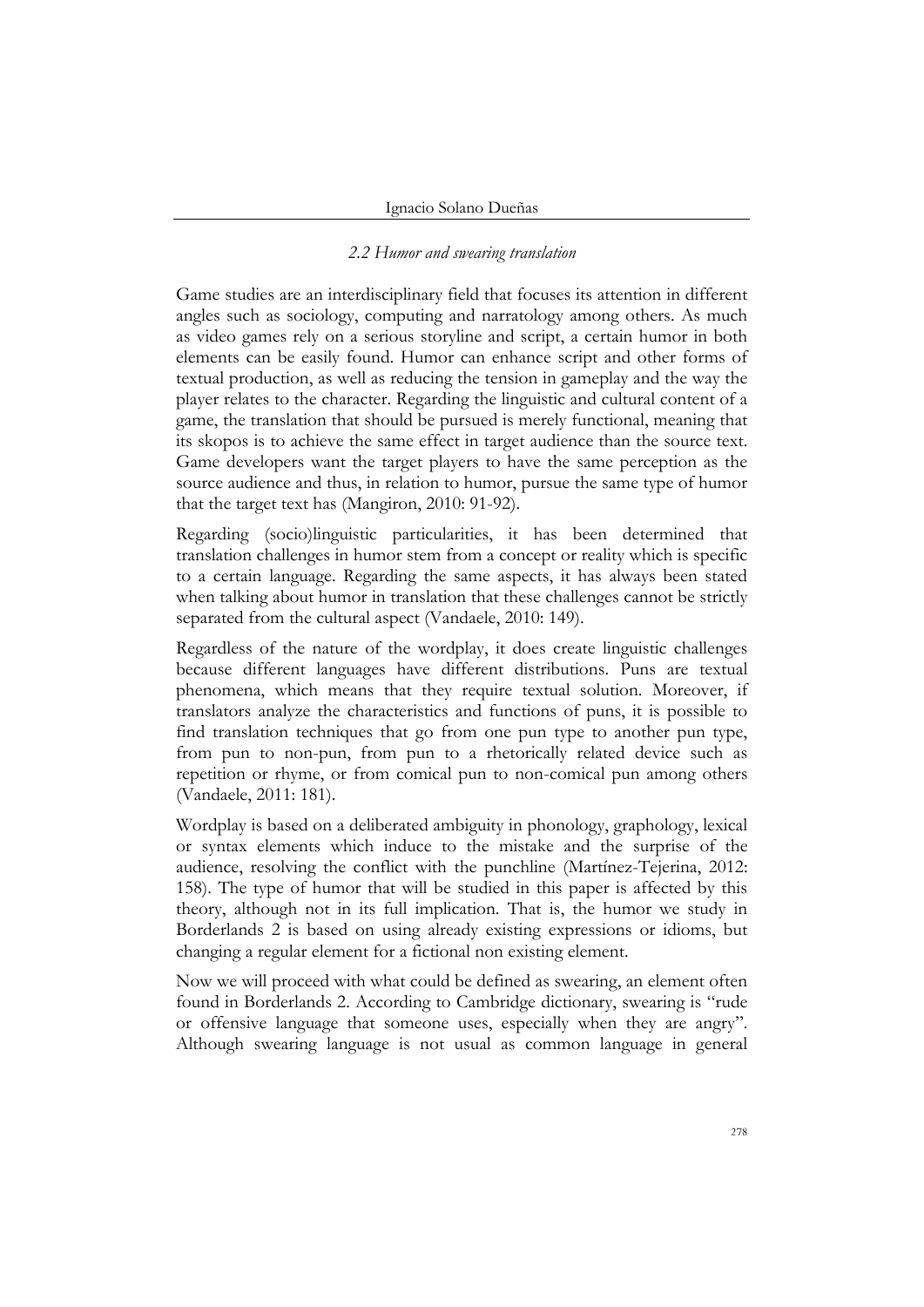translation such as scientific or legal translation, it cannot be denied that this type of language does show a strong presence in video games.

If we accept that language is a cultural product developed through the interaction with people and its evolution, then we must also accept that swearing is also part of the source and target culture, and it can also be a way of creating humor (Nash, 1985: 9).

As much as it is truth that swearing can be surprising and produce rejection from the audience, as Díaz Cintas states (2007: 298), the translator must identify the value of the swearing aspect of the text and produce a correct piece of translation which pursue the same function and register as the original.

Zabalbeascoa (2001: 252) states that most solutions intend the achievement of the same effect in both source and target texts. At the same time, Zabalbeascoa (2001: 252) also adds that different types of humor may result in different translation strategies more specific than generalized, although the main goal would still be the achievement of a coherent text.

On the other hand, Santana (2005: 842) affirms that pragmatic is a requirement needed in order to explain most of the humor situations and thus suggests to give the maximal priority to the pragmatic equivalence, that is, achieving the same reaction in the target audience than the source audience.

#### *2.3 Gender and translation*

One of the biggest challenges when localizing video games is the character's gender. This challenge is found when translating a text from or directed to a specific character or enemy and gender is unknown because the language, usually English, does not carry any gender mark. Over the past few years, the issue of gender and translation has experimented a growth in its importance with numerous conferences with the aim of exploring the multiple possibilities in which translation and gender correlate and how does this combined perspective affect both source and target text (Castro, 2008: 292).

According to Castro (2008: 290), the responsibilities of translators in both (con)textual and (con)texts have increased the importance and the appearance of the "inclusive language" in her corpus, that is English and Galician texts, proving that this type of language is also being promoted in target language thanks to the translations and its repercussions in the source culture.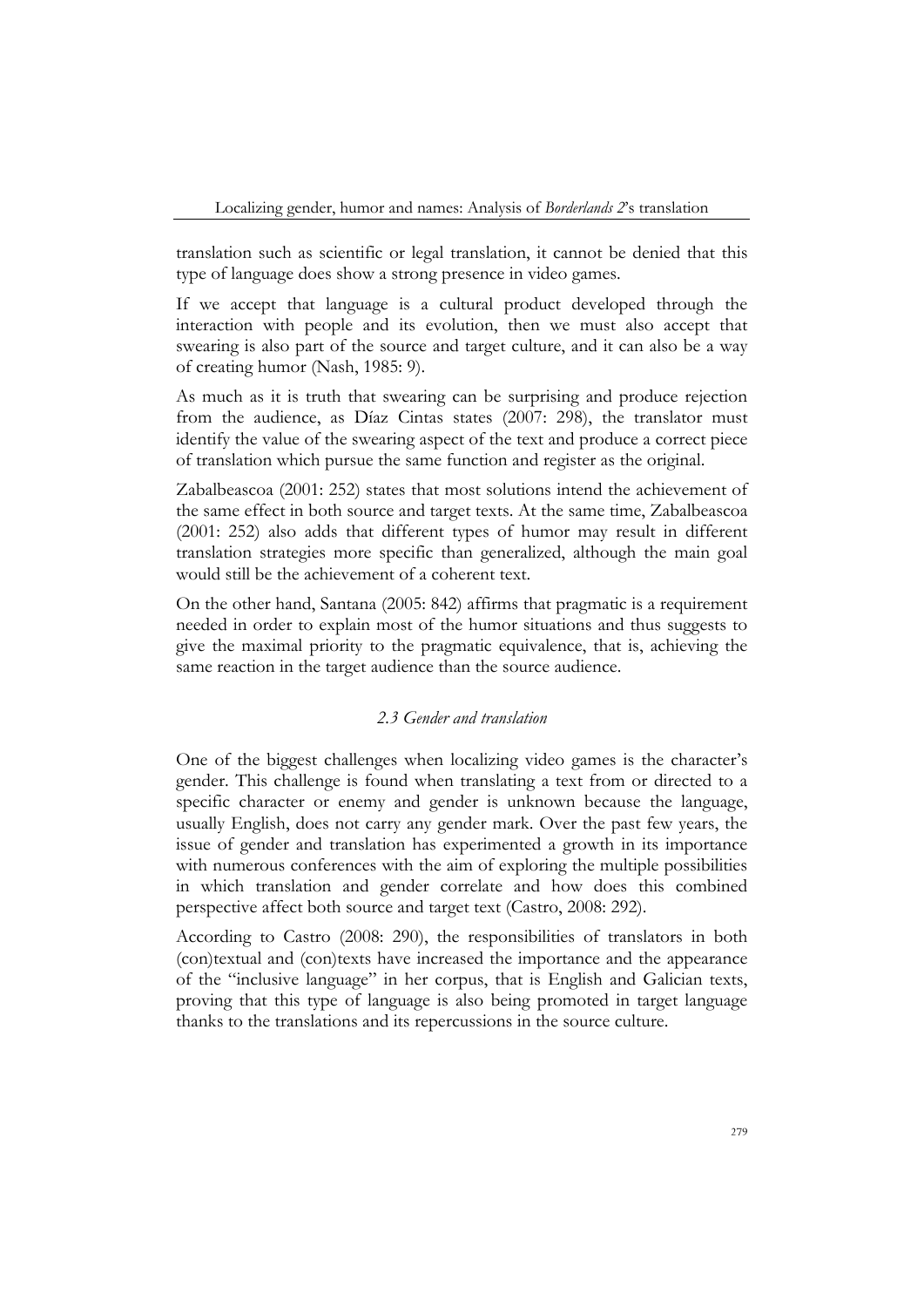#### Ignacio Solano Dueñas

It seems obvious that, in languages that show gender marks, the vision of critique to the absolute masculinization of language faces a task which requires great dedication and work. (Bufrau Alvira, 2011: 191). However, we have been able to see how different institutions such as the European Parliament recommend the use of specific written styles such as generics and impersonal expressions (Ibid: 192) So it is to assume that the special care for gender based language is not only facultative, but rather a current form of translation which is promoted by major translation related organizations.

It has been proven that gender does not pose a problem in translation when both languages mark the gender in text presumably in the same way, such is the case of French "studieuse" and Spanish "estudiosa", both deploy a final vowel to mark gender. This problem also does not affect tokens of translation not containing gender marked units, such is de case of English "journalist" and Spanish "periodista" (Ibid: 192). Nevertheless, a problem is found when two languages mark gender in text in a different way. One type of gender translation challenge happens when the source language does not show any gender mark, but the target language, due to its structure, requires a gender marked word. An example for this would be the sentence "This is the Soldier". When applied to a video game, which is the main knowledge field of this paper, "the Soldier" could be the class of the character we can choose. The translation poses the difficulty of translating that class type into "el soldado" or "la soldado", depending on the gender of the character we would choose. The other type of gender translation challenge occurs when the situation is opposite to the one commented before. The source language text shows a gender mark in text that in the target language would usually be omitted. Such is the case of "[…] she did it", whose translation would be "[…] lo hizo", meaning that the translation does not require a gender mark. Specially interesting for us regarding video games is the first case, in which the source language, presumably English, does not usually present a gender mark that would be difficult to omit in translation. This difficulty is especially noticeable in adjectives and nouns, given that English does not need to reflect any gender mark in text, while in Spanish, as in many other languages, is a major challenge.

According to Castro (2008: 296), one of the techniques which could be used for a non-gender marked text in translation and thus help with the video game text is the *neutralized language*. This technique stems from the awareness and the sense of critical spirit in language. It consists on translating the term, which originally has a gender mark, into a neutral translation which does not involve any gender mark in text. Such is the case of the translation of "teachers" for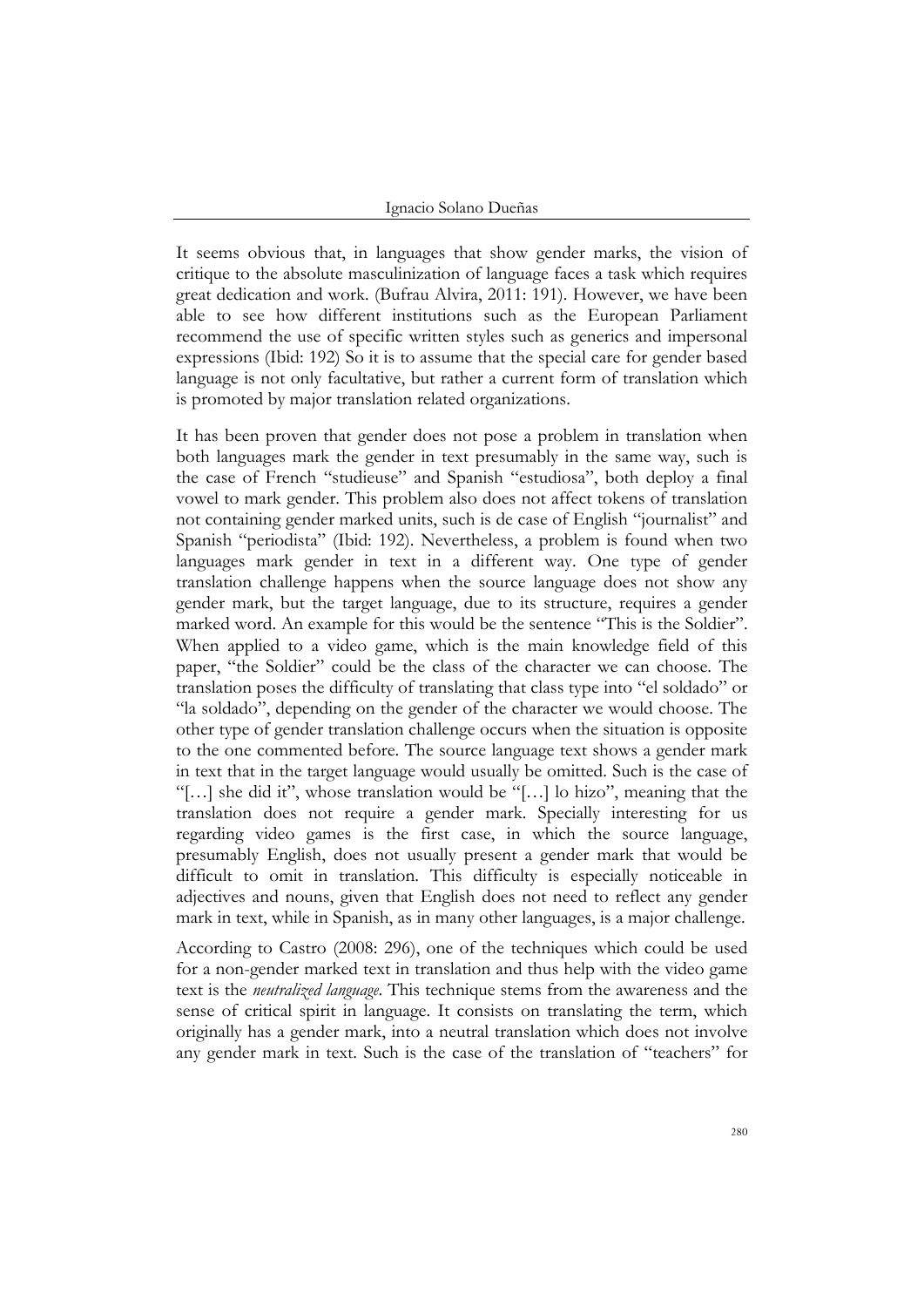"profesorado". With this technique, the author seeks to elude all gender marks in text and succeed in neutralizing language with the aim of omit any lexical discriminatory attitude (Castro, 2008: 296).

In *Borderlands 2* we will analyze the different outcomes in translation that have been carried out by the translator in order to avoid gender mark problems in text.

## *2.4 Name translation*

In *Borderlands 2*, as in many other video games, people and places' names can easily be found in text and pose a translation challenge. In order to study this theory, we will use the *Traducción de los nombres propios* from Virgilio Moya (2000: 25-26), which will help us determine some of the reasons behind the official translation. In the section where he discusses the possibility of some units being translated while the impossibility of some other units, he focusses in translation of people and places' names.

When analyzing place names (Ibid: 45), Moya explains how places names are usually transferred in the form of a calque, with the only exception of an already existing translation. Such is the case of the English "Naples" and the Italian "Napoli". Following these criteria (Ibid: 46), it is also possible to find an already existing translation of a person's name, which would then be transferred into the target text with this already existing lexical unit, such is the case of king "Charles II", whose name would be translated into Spanish as "Carlos II".

On the other hand, we can also analyze the name translation using the theory of Bottero (2012: 26), which affirms that, when translating *irrealia*, fictional lexical units, the preferred translation is one that preserves the so called "essence" of the word. This author explains that, according to the type of *irrealia*, a different criterium might be used. Regarding name translation, this author states that it is best to preserve the original source name, although we find as well the paradox of the "essence". This exception affects the cases of children books, in which characters" names carry an important meaning. This is especially interesting to us, since there are various enemies whose name carries an important meaning or a big humor content and have been translated.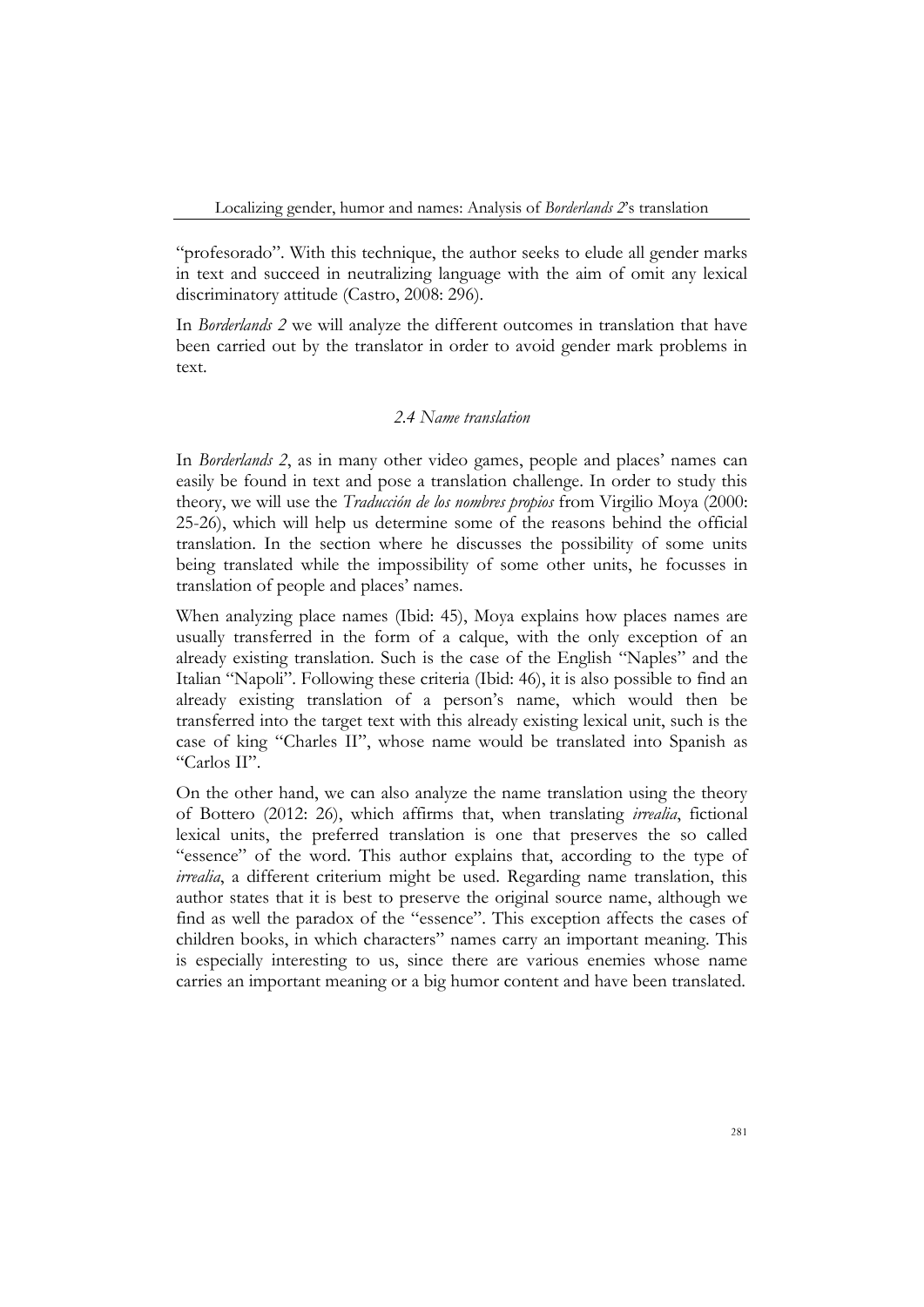## *3 Methodology*

For this paper we started by doing a selection of video games which would help us investigate the issue of gender marked text with some depth, as well as some other aspects, such as humor and sweating, so that the analysis would be more interesting to the localization. This way, *Borderlands 2* was chosen and its texts in both English and Spanish were obtained. In order to obtain the texts, we started to download the texts from the video game store Steam, in which it is necessary to change the language in order to obtain a specific language's texts. Once both groups of texts were collected, all English texts and all Spanish texts, we proceeded to reflect all texts of one language in two separate Word documents in order to analyze the parts of the dialogues which could result interesting. This way, we obtained two 148.000 words approximately, one in English and another in Spanish.

Once the texts were completed, we proceeded to read carefully each segment of the original text with the intention of determining the segments which could pose a translation challenge, marking the segments and copying them to another document to then attach the Spanish translation underneath so it would be clearer to study the final options carried out by the translator.

The challenging English and Spanish segments were placed in one document in order to establish the criteria with which they could then be studied and divided into different categories so its analysis could be showed in a clearer division. These categories would then allow to better comprehend the strategies used to translate each one of them, as well as providing a guideline which would then help find an appropriate theoretical framework. Finally, the different categories of source text with its translation and a theoretical framework would stablish those criteria as a possible reference material for further studies in gender, humor and swearing localization or as a contrastive reference material.

## *4 Analysis*

In this part of the paper we will proceed to show, analyze and classify the different categories of translation items according to the theories exposed in the theoretical framework. Before we start with the analysis, we would like to comment that we will extract the theory and the strategies used in translation, but we cannot take in account the specificities of the client. This fact could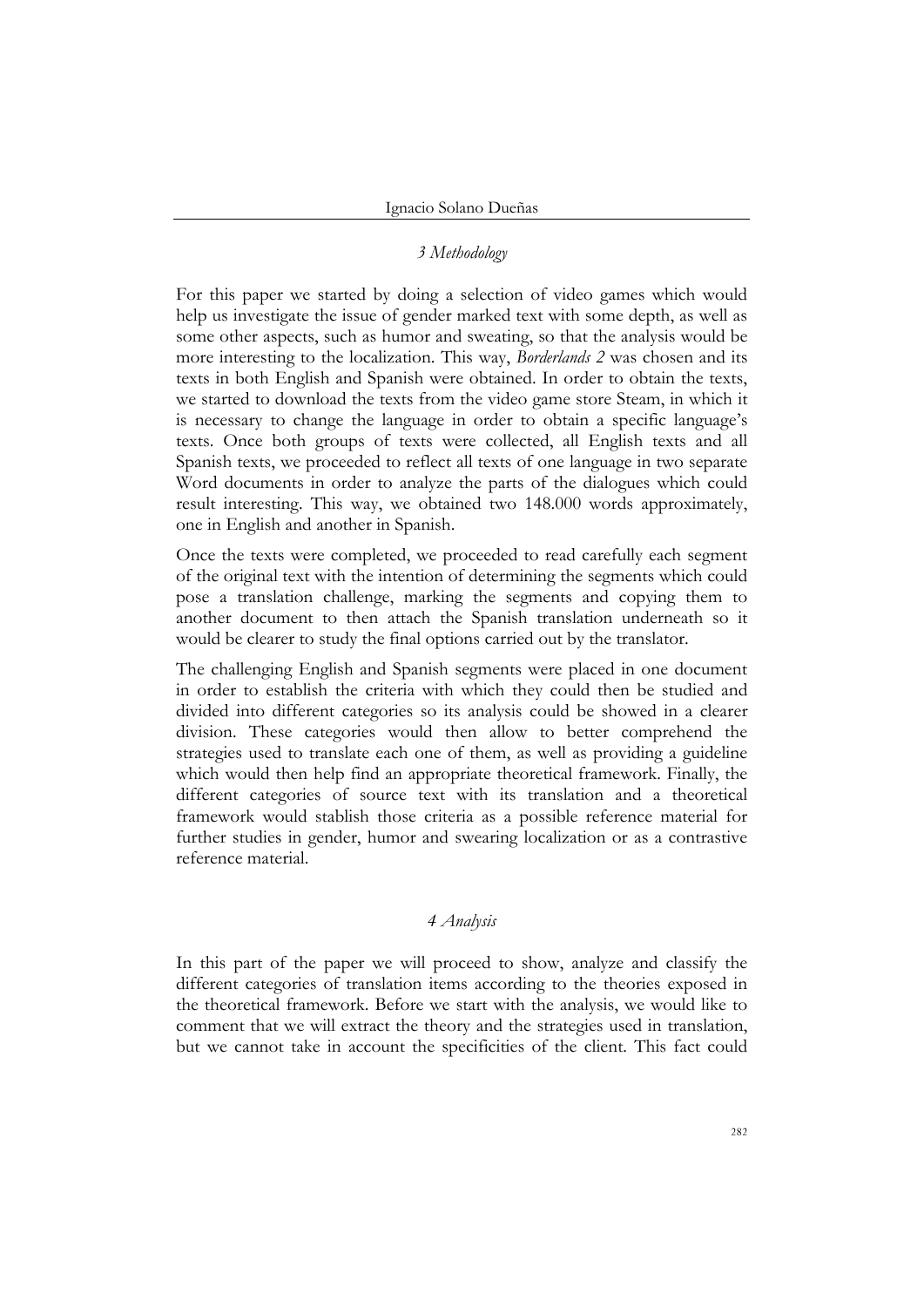easily change the outcome of the possible translation, given that the client asks for a specific translation of a term, a maximum of characters allowed per segment, or some content which should be left untranslated among others specificities.

## *4.1 Humor and swearing*

In order to start analyzing the translation, we will start with the humor and swearing translation, due to the fact that it was the first section exposed in the theoretical framework.

The main elements found in source text relating to humor and swearing are two categories: Word creation and wordplay with fictional terms, and the high presence of "badass" in different grammatical variations.

As we commented in the first part of this paper, word creation and wordplay pose the challenge of the difference between languages when it comes to create a new word. This means that, in order to translate the segment, once the meaning has been understood and the elements have been determined, it is necessary to seek an expression or an idiom in which the new, probably fictional, element could be included. The challenges that stem from this issue are two: First the maximal number of characters allowed in segment, which tends to be a constant challenge when translating from English to Spanish. Second, the way English creates new words and wordplay, in comparison to Spanish, which does not allow such a fast and easy word creation.

| Source text                                                                                 | Target text                                                                               |
|---------------------------------------------------------------------------------------------|-------------------------------------------------------------------------------------------|
| "Slag you, bitch!"                                                                          | "¡Que te den!"                                                                            |
| "Somebody stop that slaggund from<br>springin' Roland! We lose him, we lose<br>our payday!" | "¡No dejéis que liberen a Roland! ¡Si lo<br>perdemos, nos quedamos sin recompensa!<br>, , |
| "Aw, skagballs -- looks like we got a<br>dust storm comin'! Be careful!"                    | "¡Vaya faena! ¡Parece que se avecina una<br>tormenta de arena! ¡Ten cuidado!"             |
| "Slag off, you cover me!"                                                                   | "¡Y un huevo, cúbreme a mí!"                                                              |
| "Roland can't save you now,<br>rakklicker!"                                                 | "¡Ahora no está Roland para salvarte!"                                                    |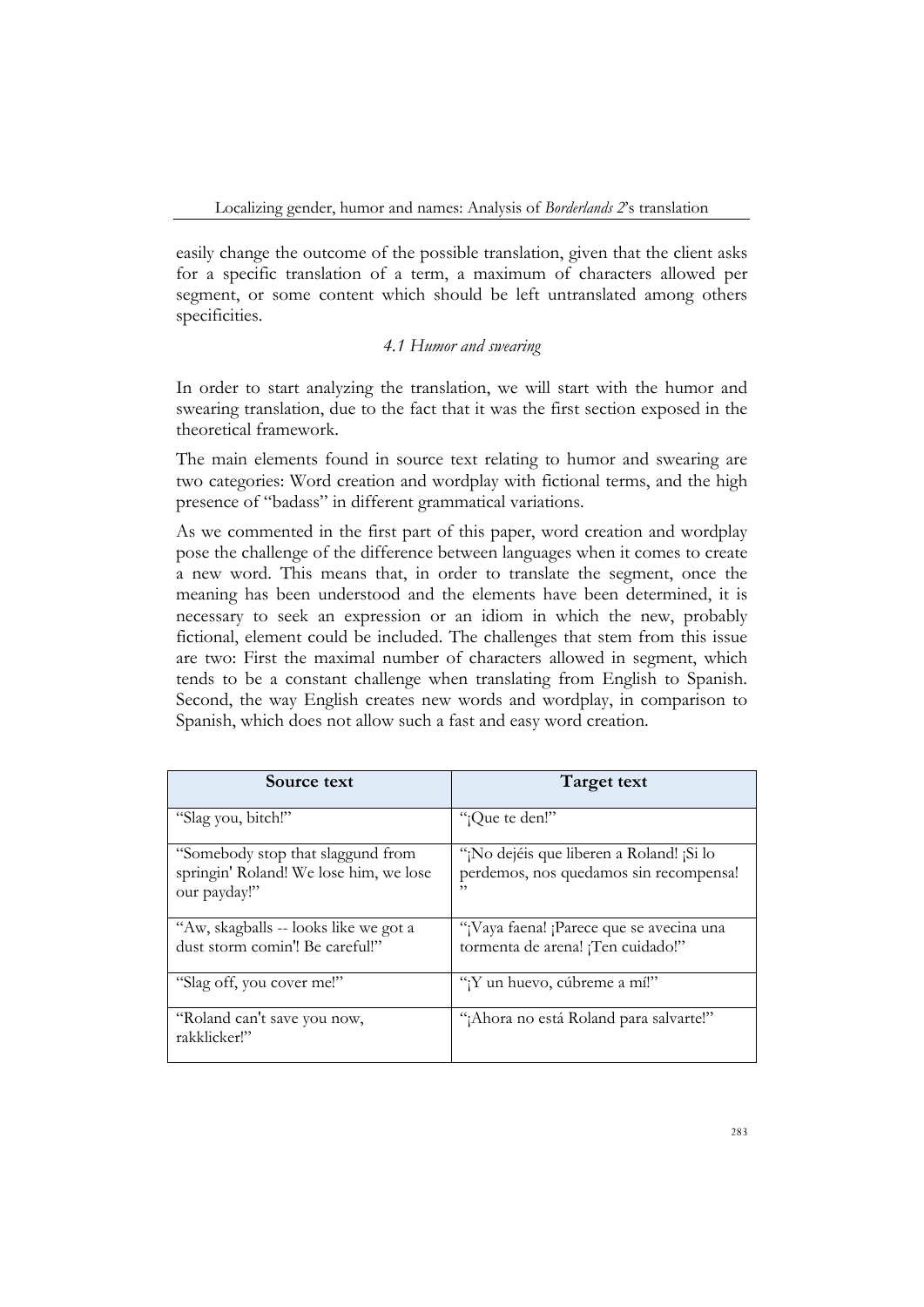Ignacio Solano Dueñas

| "What is WRONG with you boys?! Just                                                                                                                                                                                                                         | "¿Qué pasa con vosotros, chicos? ¡Matad                                                                                                                                                                                                                           |
|-------------------------------------------------------------------------------------------------------------------------------------------------------------------------------------------------------------------------------------------------------------|-------------------------------------------------------------------------------------------------------------------------------------------------------------------------------------------------------------------------------------------------------------------|
| kill that slaglick so's we can get our                                                                                                                                                                                                                      | ya a ese gusano y cobremos la                                                                                                                                                                                                                                     |
| reward!"                                                                                                                                                                                                                                                    | recompensa!"                                                                                                                                                                                                                                                      |
| "Here's what's gonna happen, Vault<br>Hunter. My first mate Boom Bewm is<br>gonna kill ya, Jack's gonna pay us, and<br>I'm gonna play hopscotch in your chest<br>cavity!"                                                                                   | "Esto es lo que va a pasar, buscador de la<br>Cámara. Mi primer oficial Bum-bum te va<br>a matar, Jack nos va a pagar, ¡y yo me haré<br>un xilófono con tu caja torácica!"                                                                                        |
| "Well done! Just jump off the east end                                                                                                                                                                                                                      | "¡Bien hecho! El camino más rápido y                                                                                                                                                                                                                              |
| of the tower if you wanna get back to                                                                                                                                                                                                                       | molón para llegar a la estación de viaje                                                                                                                                                                                                                          |
| the fast-travel station in the quickest                                                                                                                                                                                                                     | rápido es saltando desde la torre del                                                                                                                                                                                                                             |
| and badassest way possible."                                                                                                                                                                                                                                | extremo oriental."                                                                                                                                                                                                                                                |
| "Well, heh-heh-heh  that was fun!                                                                                                                                                                                                                           | "Bueno ¡Ha sido divertido! Hoy lo has                                                                                                                                                                                                                             |
| Badass job today, Slab. I'll meet ya back                                                                                                                                                                                                                   | hecho muy bien, Tajo. Nos vemos en                                                                                                                                                                                                                                |
| in Sanctuary."                                                                                                                                                                                                                                              | Sanctuary."                                                                                                                                                                                                                                                       |
| "So, you're tryin' to rescue Roland from<br>those Bloodshot guys, huh? You know<br>he can't actually help you stop me,<br>right? I mean, he thought he was a real<br>badass back in New Haven, but -- that<br>didn't count for much in the end, did<br>it?" | ''¿Estás intentando rescatar a Roland de<br>esos Ojos Rojos, eh? Bueno, ya sabes que<br>no conseguirás detenerme ni con su ayuda.<br>El pobre se pensaba que era un cabronazo<br>cuando estaba en New Haven, pero al final<br>no le sirvió para nada, ¿verdad?"   |
| "Suck it, Flynt! My new minion's a bona                                                                                                                                                                                                                     | "¡Chúpate esa, Flynt! ¡Mi nuevo esbirro es                                                                                                                                                                                                                        |
| fide badass!"                                                                                                                                                                                                                                               | un cabronazo!"                                                                                                                                                                                                                                                    |
| "That's right, baby! My Vault Hunter is                                                                                                                                                                                                                     | "¡Eso es, colega! ¡Mi buscacámaras es la                                                                                                                                                                                                                          |
| a BADASS! Good job waxing Boom                                                                                                                                                                                                                              | leche! Buen trabajo dándole a Bum-Bum,                                                                                                                                                                                                                            |
| Bewm, minion."                                                                                                                                                                                                                                              | esbirro."                                                                                                                                                                                                                                                         |
| "I learned a lot from observing<br>Pandora. Learned a lot about survival,<br>about greed but most of all? I learned<br>no matter how badass they may be,<br>anyone will happily lay down their life<br>for a pretty girl with big, blue eyes."              | "He aprendido mucho observando<br>Pandora. Sobre la supervivencia. Sobre la<br>codicia. Y por encima de todo he<br>aprendido que no importa lo chulo que se<br>crea uno: siempre está dispuesto a dar su<br>vida por una chica bonita de grandes ojos<br>azules." |

*Table 1: Humor translation*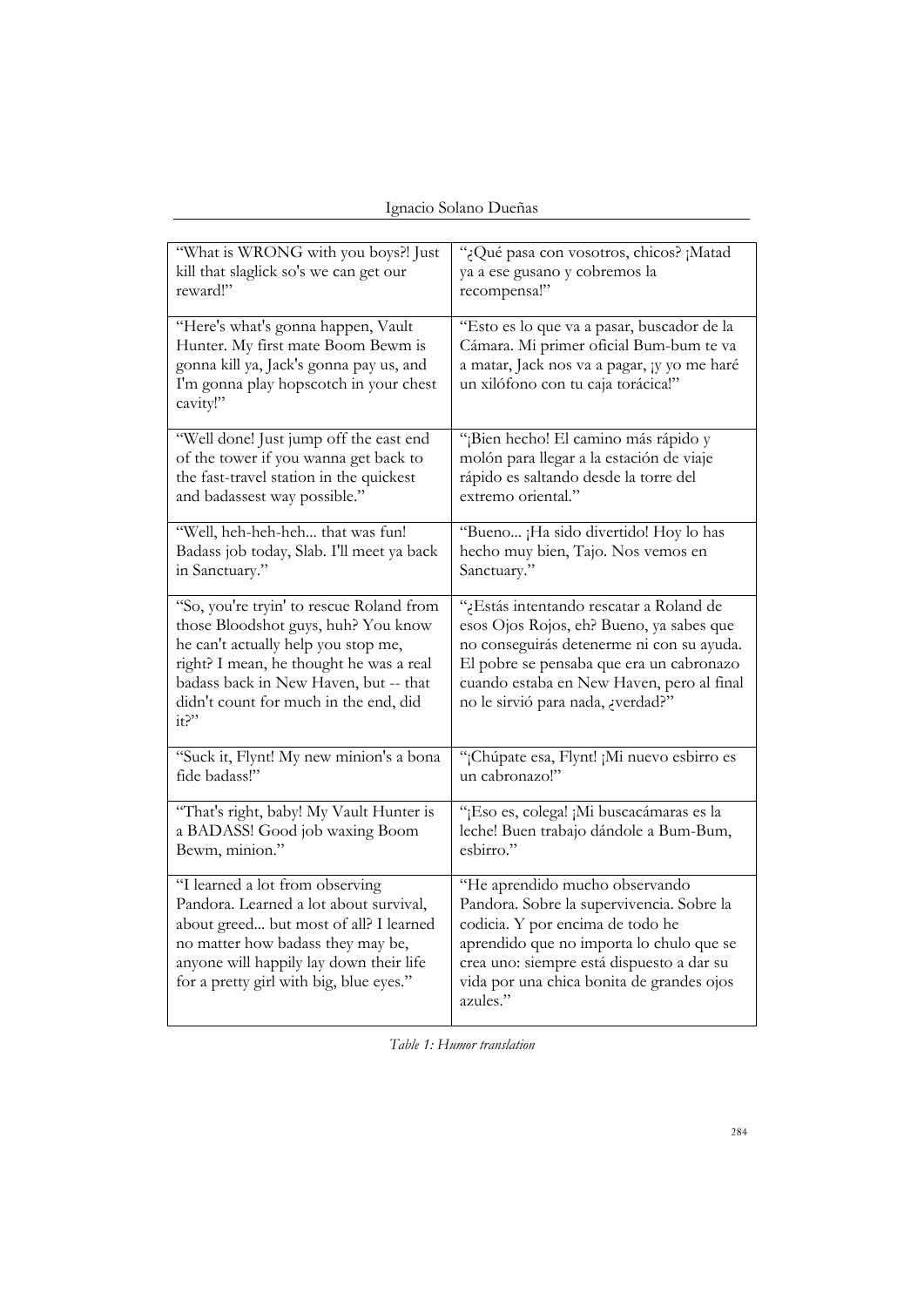After showing the results on the chart, we can divide the humor and word creation in two separate categories for its better understanding.

The first category is the wordplay and puns created with fictional terms such as "rak" and "slag". Raks are enemies in game which have a bat-like appearance, while on the other hand, slag is the liquid that results when processing eridium, which is a mineral from Pandora, the fictional world of *Borderlands 2*. In all cases, we can easily perceive that English uses new puns by mixing the fictional units commented earlier with already existing English idioms. One example of that is the first "Slag you", which stems from the original low register "Fuck you" but exchanging the first word with the fictional unit. However, the translation does not show in any case any of the fictional units, although the register has been maintained, using low register idioms in order to have a similar impact on the audience. As we have commented, one possible reason is the fact that Spanish does not create new expressions as easily as English, providing that more lexical units might be required in order to create the new fictional expression, as for example "Que te den por slag" instead of the actual translation. Still, as we commented earlier, the number of characters is indeed a problem when translating video games, so this type of solutions may not be viable, resulting in the actual translation.

The other category is the source "badass", whose more present translation throughout the game is "cabronazo". In the source text, this lexical unit expresses a way of doing something, as in "Badass job today", or as a way of describing people, as in "My Vault Hunter is a Badass". On the other hand, in the Spanish translation it has only been translated directly in the second case, that is, when it describes someone. This way, sentences as "Badass job today" were translated as "Lo has hecho muy bien", which does not carry precisely the same meaning as the original, giving as a result a higher register due to swearing being avoided. Meanwhile, expressions as "My new minion's a bonna fide badass" has been translated as "Mi nuevo esbirro es un cabronazo". Anyway, an exception to this is the segment "My Vault Hunter is badass", whose translation avoids "cabronazo", resulting in "Mi Buscacámaras es la leche". Although we are going to analyze this further on, this example shows a transgression of the previously commented tendency in order to neutralize the gender of the main character, given that "cabronazo" carries a lexical male mark.

As a summary of this section, we can determine that, either due to number of characters or the difficulty of wordplay in Spanish compared to English, puns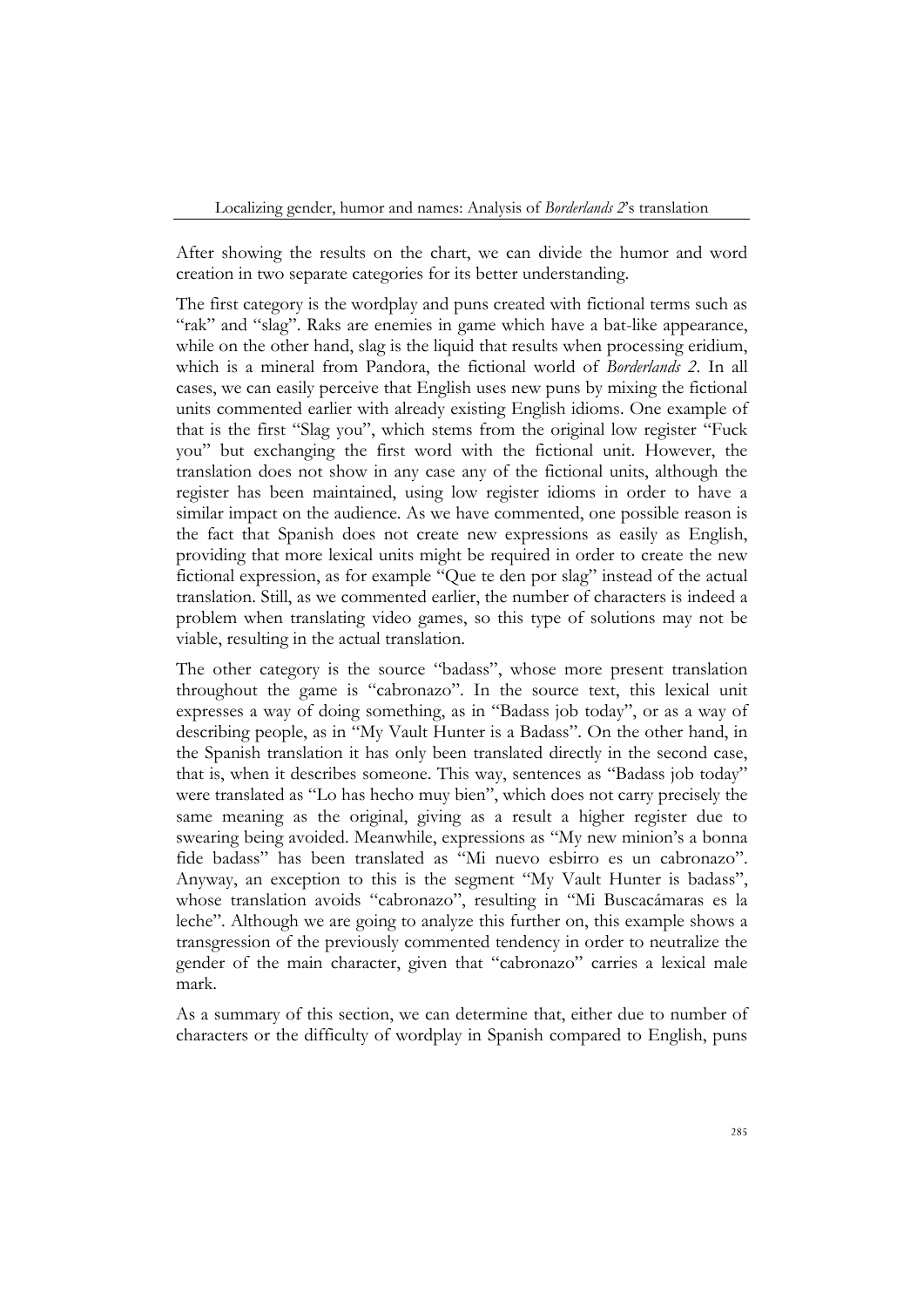and wordplay have been omitted in translation while maintaining the same register and meaning than the original. On the other case, "badass" has always been translated into "cabronazo" when the lexical unit refers to a person, except in those situations in which it has been avoided with the aim of neutralizing gender for a more appropriate and correct game experience.

# *4.2 Sexual innuendos*

As another extent to word creation, humor and swearing we would like to introduce now the analysis of sex innuendos' translation. As we commented at the beginning of this paper, in *Borderlands 2* we find characters with very different personalities, which are present in the video game through their dialogues. One of these cases is Moxxi and her robots, being all her dialogues and most of her robots' dialogues sexual innuendos.

| Source text                                   | Target text                                 |
|-----------------------------------------------|---------------------------------------------|
| "Looking forward to see Moxxi woman.          | "Estoy deseando conocer a Moxxi. He         |
| Hear stories of tremendous                    | oído historias de su tremenda               |
| breastibules."                                | pechonalidad."                              |
| "Another fighter has [gone down]."            | "Otro luchador que se nos va."              |
| "A [threesome] of gladiators have<br>fallen." | "Ya ha caído un trío de gladiadores."       |
| "It is a veritable [orgy] of gladiator death  | "Esto es una auténtica orgía de gladiadores |
| out there."                                   | muertos."                                   |
| "It was a [tight squeeze], but the third      | "Ha estado apretado, pero el tercer         |
| gladiator has [climaxed]."                    | gladiador ha llegado al clímax."            |
| "Be careful. You could face [stiff]           | "Cuidado. Podríais enfrentaros a una        |
| competition. Wink-nudge-wink."                | "dura" competencia. Guiño, guiño."          |
| "This combat will be [long] and [hard].       | "Este combate será "largo y duro".          |
| Wink."                                        | Guiño."                                     |
| "The round is almost upon us. I will          | "La ronda está a punto de empezar. Me       |
| deliver [oral] encouragement."                | dedicaré a dar ánimos orales."              |
| "The Circle of Slaughter is beginning.        | "El círculo de masacre está comenzando.     |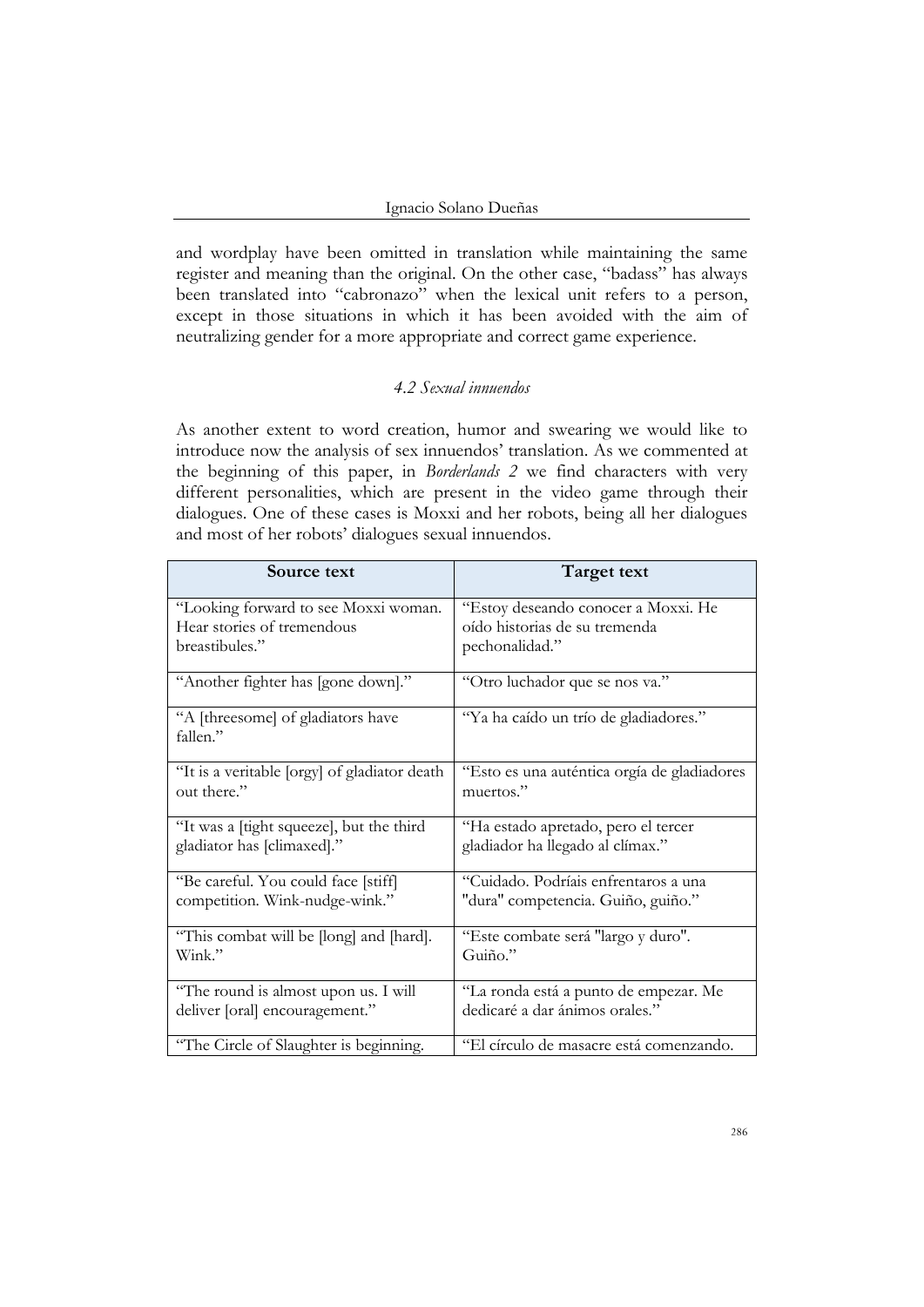| Localizing gender, humor and names: Analysis of Borderlands 2's translation |
|-----------------------------------------------------------------------------|
|-----------------------------------------------------------------------------|

| No more [foreplay]."                          | No más preliminares."                   |
|-----------------------------------------------|-----------------------------------------|
| "Prepare to be [penetrated] with<br>bullets." | "Prepárate a que te penetre con balas." |
| "You are a [master] of com[bate]."            | "Qué maestría al empuñarla."            |

|  |  |  | Table 2: Sexual innuendos |
|--|--|--|---------------------------|
|--|--|--|---------------------------|

As we can see in the chart above, most of the cases only require a literal translation or a word by word rendering to be properly translated and no meaning would be lost. The only differences which can be appreciated are the square brackets in the source version which indicates the word with a double meaning or sexual meaning in sentence, which is omitted in most target versions. The other challenge observed in the target version is the last example, in which we find two double meaning units, "master" and "com[bate]", and in target version it has been merged into a sentence which combines both the units and does not have two separate sexual references as the source text. Anyway, this double sexual meaning of some units, apart from being emphasized in text, is especially effective to the audience and easier to understand as humor with the voice recordings. As far as translation goes, and as we have been able to see, literal translation tends to be an appropriate translation technique in the vast majority of the cases.

## *4.3 Gender neutralization*

The issue of gender is a very important matter when localizing video games. Whenever we find a dialogue in video game localization, one of the main questions we must pose to ourselves is who is speaking and to who is that character speaking. One of the problems that stem from this is if the character who is speaking is male or female and if the addressee is male or female. In English this is not such a problem, mainly because most video games are developed in English and also because English is a language in which gender is not marked in text as repeatedly as in other languages such as Spanish. For this reason, if the client does not provide a parallel document informing us of the character's gender, or if the sentence does not show any gender mark in English and could have any of them in translation, such as a character chosen by the player, any gender mark should be avoided in translation and thus "neutralize" the text.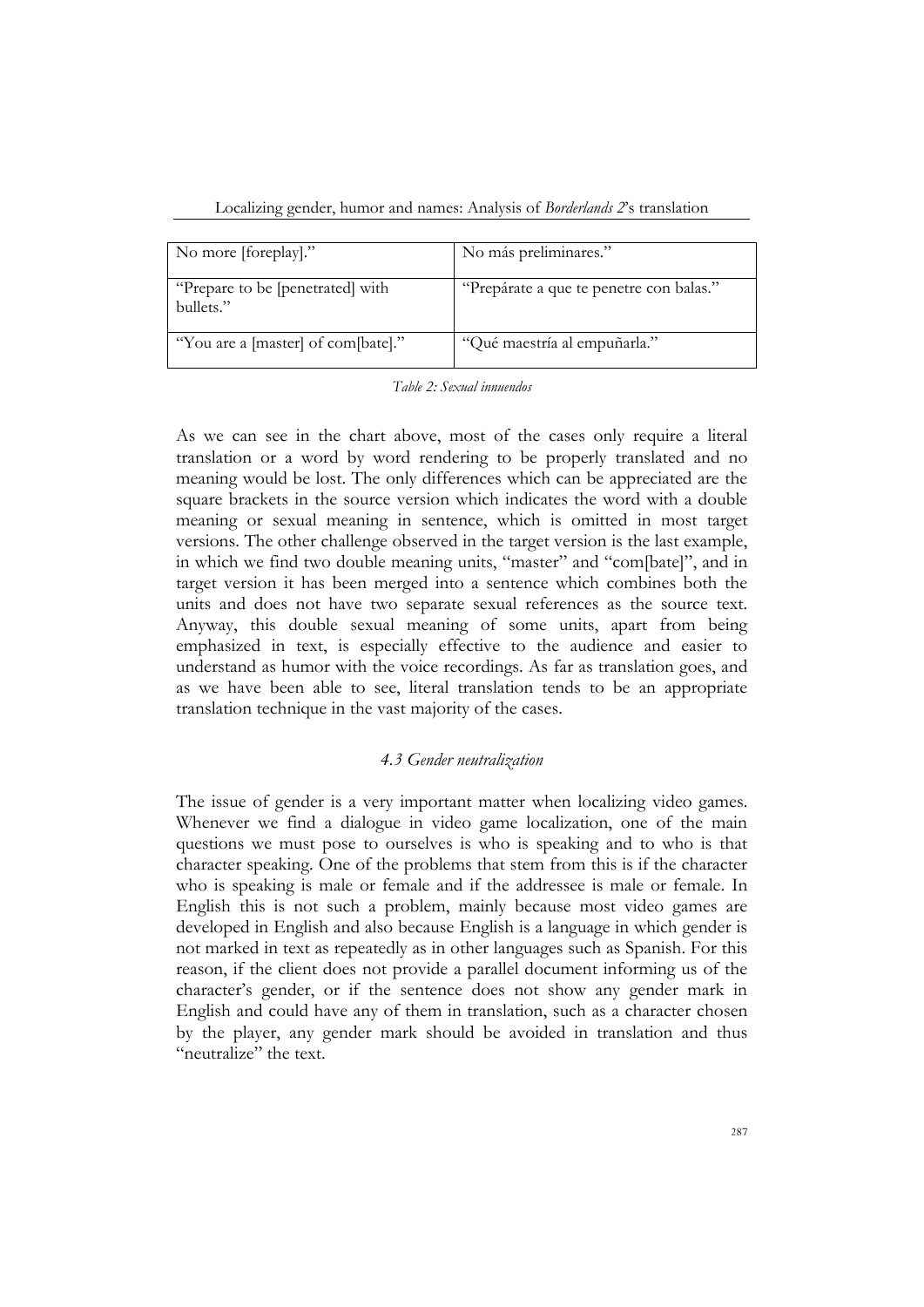#### Ignacio Solano Dueñas

After reviewing the cases of translation's segments which could pose a challenge and their outcomes, we have obtained three charts: Translations, elisions and customization. Although the last category is not precisely a translation strategy, we have decided to create a whole separate chart, given that customization in video games is very common and pose a constant challenge and thus, it would be more useful to analyze it separately.

| Source text                                | Target text                                 |
|--------------------------------------------|---------------------------------------------|
| "Aw come on, how hard is it to wipe        | "Pero bueno, ¿tanto cuesta cargarse a una   |
| out one Vault Hunter and a walking slab    | sabandija buscacámaras y a un maldito       |
| of meat? GET 'EM!"                         | Tajo? ¡A por ellos!"                        |
| "Take your time, old pal. Standing on      | "Tómate tu tiempo, colega. ¡Ponerme         |
| immobile platforms is one of my top        | sobre plataformas inmóviles es uno de mis   |
| three favorite pastimes! Right behind      | tres pasatiempos favoritos! Después de      |
| dancing and crying."                       | bailar y llorar."                           |
| "Hey! Hey, henchman! DON'T GET<br>SHOT!"   | "¡Eh! ¡Eh, sirviente! ¡Que no te den!"      |
| "But Hyperion weren't the only ones        | "Pero no eran los únicos que buscaban el    |
| searching for the next Vault's alien       | poder alienígena de la nueva Cámara. La     |
| power. The call of danger and loot is      | llamada del peligro y el saqueo no es fácil |
| not so easily resisted. Certain warriors   | de ignorar. A Pandora llegaron hordas de    |
| came to Pandora in droves to uncover       | guerreros dispuestos a desenterrar sus      |
| its hidden secrets. Some would call        | secretos. Hay quien los llama aventureros.  |
| them adventurers. Others call them         | Otros, simplemente, necios. Pero yo yo      |
| fools. But I call them Vault Hunters."     | los llamo buscadores de la Cámara."         |
| "Man, this is GREAT! Now that I've         | "¡Vaya, es genial! ¡Ahora que he            |
| met a mighty Vault Hunter, I can finally   | encontrado a alguien que busca la Cámara,   |
| join the resistance in Sanctuary, take     | podré unirme por fin a la resistencia en    |
| vengeance against Jack for killing my      | Sanctuary, vengarme de Jack por liquidar    |
| product line, and repair my central        | mi línea de productos y reparar mi          |
| processor so I stop thinking out loud!     | procesador central para dejar de pensar en  |
| \n I wonder what it's like to have a belly | voz alta! Me pregunto cómo será tener       |
| button."                                   | ombligo."                                   |
| "Apart from the excruciating pain, this    | "Aparte del dolor insoportable, jesto es    |

# *4.3.1 Gender translation*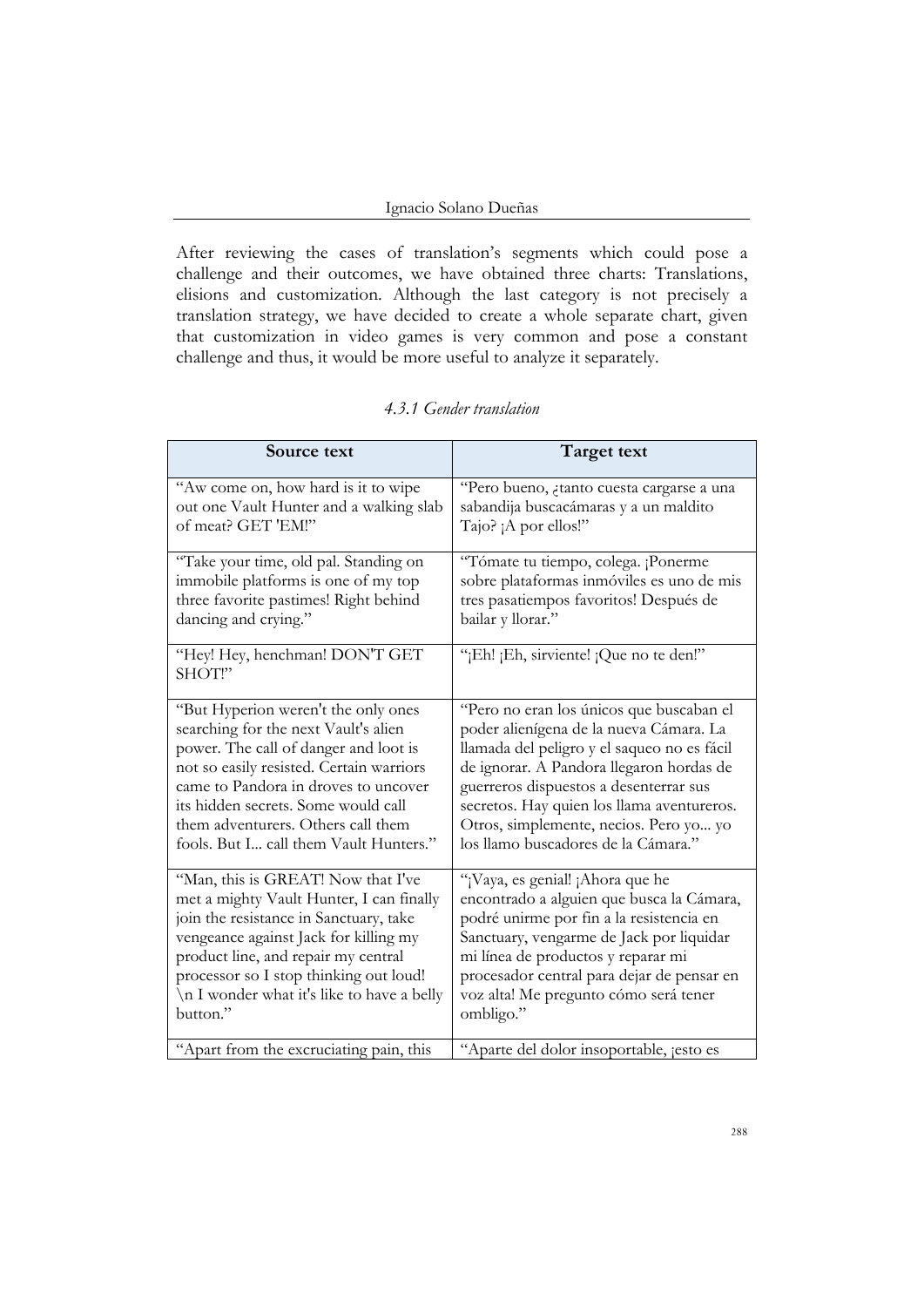| is GREAT! I've been waiting for a<br>mighty Vault Hunter to help me reach<br>Sanctuary! I will be your wise leader,<br>and YOU shall be my fearsome minion!<br>Ahahaha!"                                                         | genial! ¡Estaba deseando que alguien que<br>buscara la Cámara me ayudara a llegar a<br>Sanctuary! ¡Seré tu sabio líder y tú serás<br>mi valiente esbirro! ¡Ja, ja, ja, ja!"                                                                  |
|----------------------------------------------------------------------------------------------------------------------------------------------------------------------------------------------------------------------------------|----------------------------------------------------------------------------------------------------------------------------------------------------------------------------------------------------------------------------------------------|
| "Nice boomsticks, friendo! You're<br>looking swank! Now -- to get to<br>Sanctuary, we've gotta retrieve my boat<br>from the clutches of Captain Flynt. He's<br>a real douche. Dumb as a bag of<br>wrenches, smells like old ham" | "¡Eh! ¡Bonitas armas, colega! ¡Tienes un<br>aspecto reluciente! Veamos, para llegar a<br>Sanctuary, debemos recuperar mi barco de<br>las garras del capitán Flynt. Es un gilipollas:<br>tonto como una zapatilla, huele a jamón<br>revenido" |
| "That's right, murderer. Keep goin'. I've<br>got a surprise waiting for you at the end<br>of the Preserve, and lemme tell ya --<br>you're gonna love it."                                                                        | "Está bien, homicida. Sigue así. Te estoy<br>guardando una sorpresa al final de la<br>reserva. Y en serio, te va a encantar."                                                                                                                |

Localizing gender, humor and names: Analysis of *Borderlands 2*'s translation

*Table 3: Translation in gender*

Once this chart has been studied, we can proceed to comment the outcome. In English, as mentioned before, there is no gender mark in any of those expressions. However, Spanish has many translation possibilities to these source segments which would provide gender information. All these sentences are aimed at the main character, who can be either male or female according to the player's choice, so in translation is it very important not to show any unnecessary gender mark. When addressed, it is often found "friend" as a way to keep contact with the main character. All these source units have been translated in Spanish as "colega", which is a not so common lexical unit for "friend", but does not show any gender mark and thus is appropriate to any character chosen. The other important unit in translation, because its high frequency, is "Vault Hunter", which could have been translated as "Buscador de la Cámara", but would only reflect the male characters. However, "Buscacámaras" was chosen as a translation, which is ideal for both, keeping the neutral gender of the character option, and reducing the number of maximum characters per segment. The other two units found in text are "minion" and "murderer", which were translated as "esbirro" and "homicida" respectively. None of those units in Spanish according to DRAE has male nor female variations, being both "neutral" units.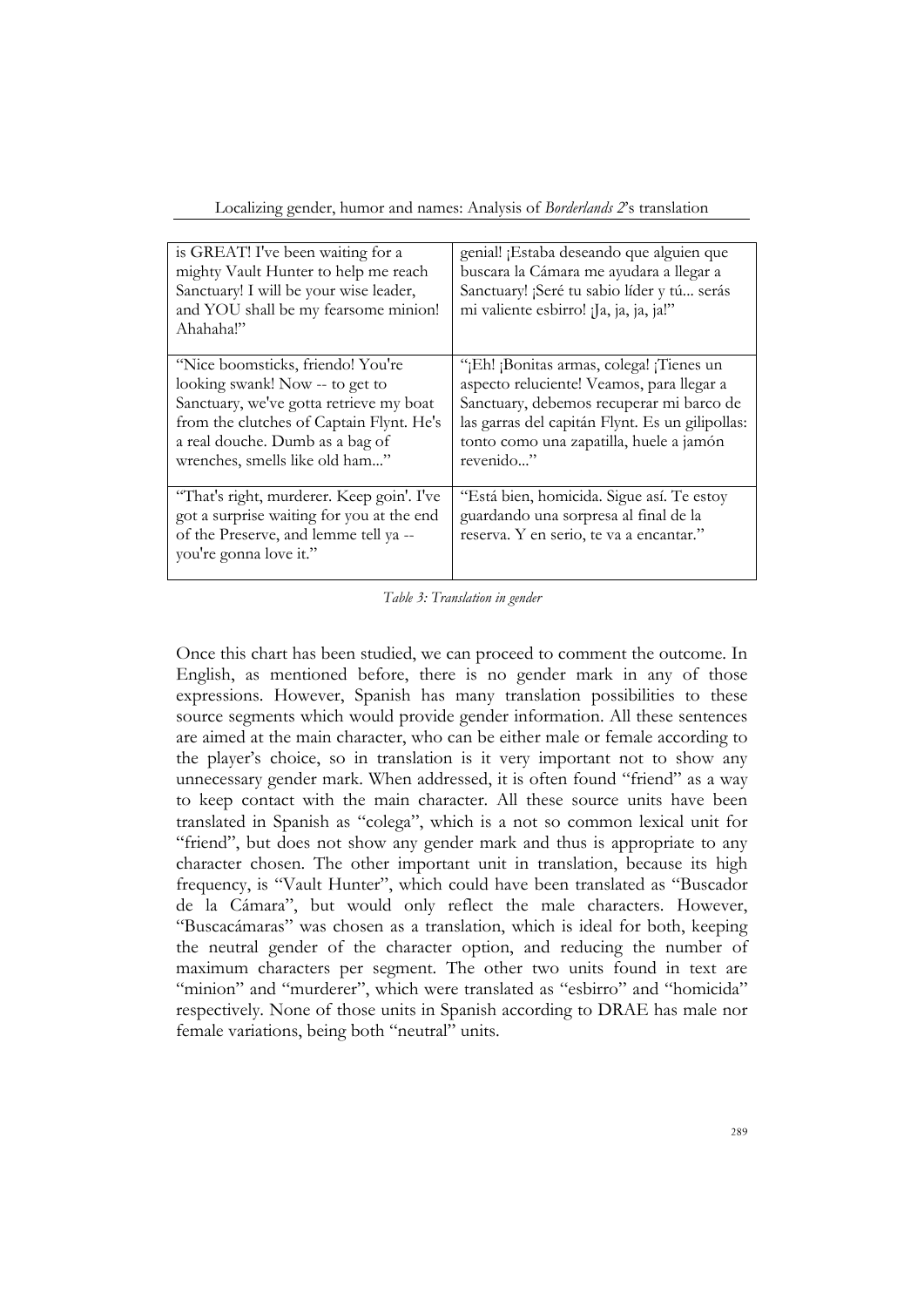#### *4.3.2 Elision*

| Source text                                | <b>Target text</b>                           |
|--------------------------------------------|----------------------------------------------|
| "Whatchu want?! Just buy somethin"         | "¿Qué quieres? Cómprame lo que sea y te      |
| and I'll toss in this crap fuel cell. Just | regalo esta célula de combustible barata.    |
| touchin' it made two a' my fingers rot     | ¡Je, je! Se me han podrido dos dedos con     |
| off. I only accept Eridium -- cash is for  | solo tocarla. Solo acepto eridio; ¡el dinero |
| clowns, boy!"                              | es para los payasos!"                        |
| "So don't freak out. I'm here to help      | "No te alarmes. Estoy aquí para ayudarte.    |
| you. You don't know me -- you can't        | Tú no me conoces; es imposible que me        |
| know me -- but I'll be there with you to   | conozcas. Pero cuenta conmigo para           |
| help your friend. You gotta trust me.      | ayudar a tu amigo; debes confiar en mí.      |
| I'm tracking Knuckle Dragger by            | Estoy siguiendo a Rastranudillos vía         |
| satellite, and I've updated your display   | satélite, he actualizado tu interfaz con su  |
| with his current location. You're alive    | posición actual. Sigues con vida por un      |
| for a reason. Go get 'em, kid."            | motivo. A por él."                           |
| "Welcome to the Wildlife Exploitation      | "Te damos la bienvenida a la Wildlife        |
| Preserve, kiddo. I'm afraid you're not     | Exploitation Preserve. Me temo que no te     |
| gonna like this area all that much -- it's | va a gustar mucho esta zona; es un lugar de  |
| about knowledge. Experimentation.          | conocimiento, experimentación,               |
| Discovery. You'll see lots of              | descubrimientos. Verás muchos equipos        |
| complicated equipment and signs with       | complejos y letreros con palabras muy        |
| real big words, but don't worry -- if your | largas, pero no te preocupes: si tu cerebro  |
| little brain can't handle all the science, | no puede asimilar tanta ciencia, siempre     |
| you can always put a bullet in it."        | puedes encajarle una bala."                  |

*Table 4: Gender mark elisions*

As it is presented in this chart, elisions are not a very common phenomena in *Borderlands 2* translation, although it is present as a technique and thus it is relevant. As well as in the previous chart, all these texts address the main character. This results very interesting in this particular case because this time the source text is the one marking gender with the lexical unit "boy". It surely was a challenge for the translation, given that if it appears in the source text, probably the translation should also reflect those gender marks, but on the other hand these texts all refer to one of the main characters, who could also be Maya or Gaige, both female. In this matter, it was decided to change the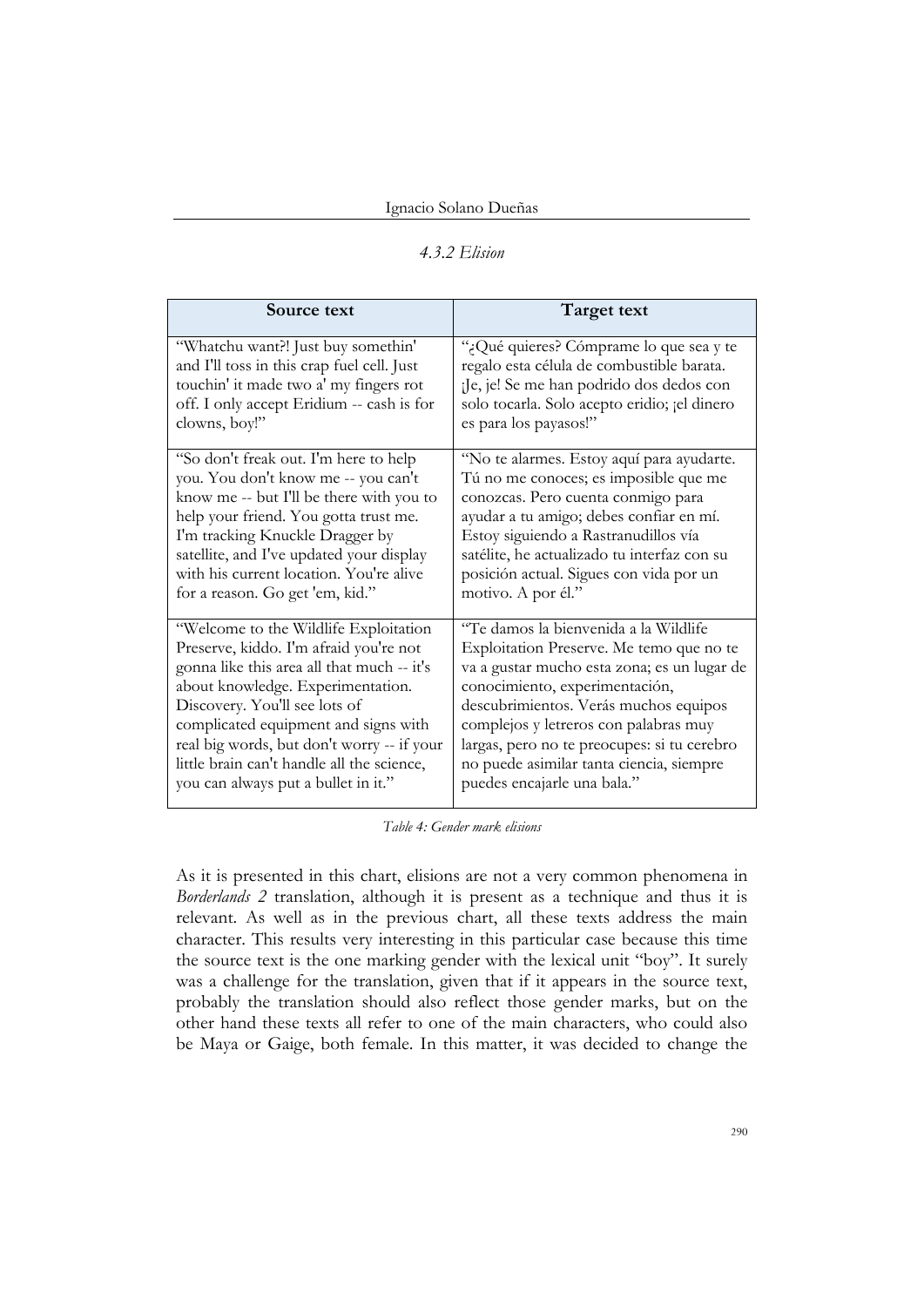sentence in order to avoid reflecting a gender. In the first and third example, there is only an elision.

# *4.3.3 Customization*

Customization for characters is a constant element in video games of different styles, such as *Sims*, *Splatoon*, and *Pokémon*. In many of those video games when we customize a character, we will receive comments from another character telling us how it looks. For most of the cases, since its customizable, the character can also be both male or female and thus, pose a mayor translation challenge when translated from English into other languages such as Spanish, French or German.

| Source text                                         | Target text                                         |
|-----------------------------------------------------|-----------------------------------------------------|
| "Lookin' good!"                                     | "¡Cómo luce!"                                       |
| "I don't even recognize you!"                       | "¡Ni siquiera te reconozco!"                        |
| "Stylish!"                                          | "¡Qué estilo!"                                      |
| "Tasteful!"                                         | "¡Qué gusto!"                                       |
| "You'll be the heavily-armed belle of the<br>ball!" | "¡Serás la bella más armada de todo el<br>baile!"   |
| "Sleek!"                                            | "¡Elegante!",                                       |
| "You are looking<br>FABULOOOOOOUS!"                 | "¡Tienes un aspecto fabulooooso!"                   |
| "Dressed to kill!"                                  | "¡Ropa para matar!"                                 |
| "You sure you've got the complexion for<br>that?"   | Tú crees que tienes el cuerpo para<br>ponerte eso?" |
| "I, uh see what you TRIED to do<br>there.",         | "Ya veo lo que te proponías."                       |
| "Hot."                                              | "Mola."                                             |

*Table 5: Character customization*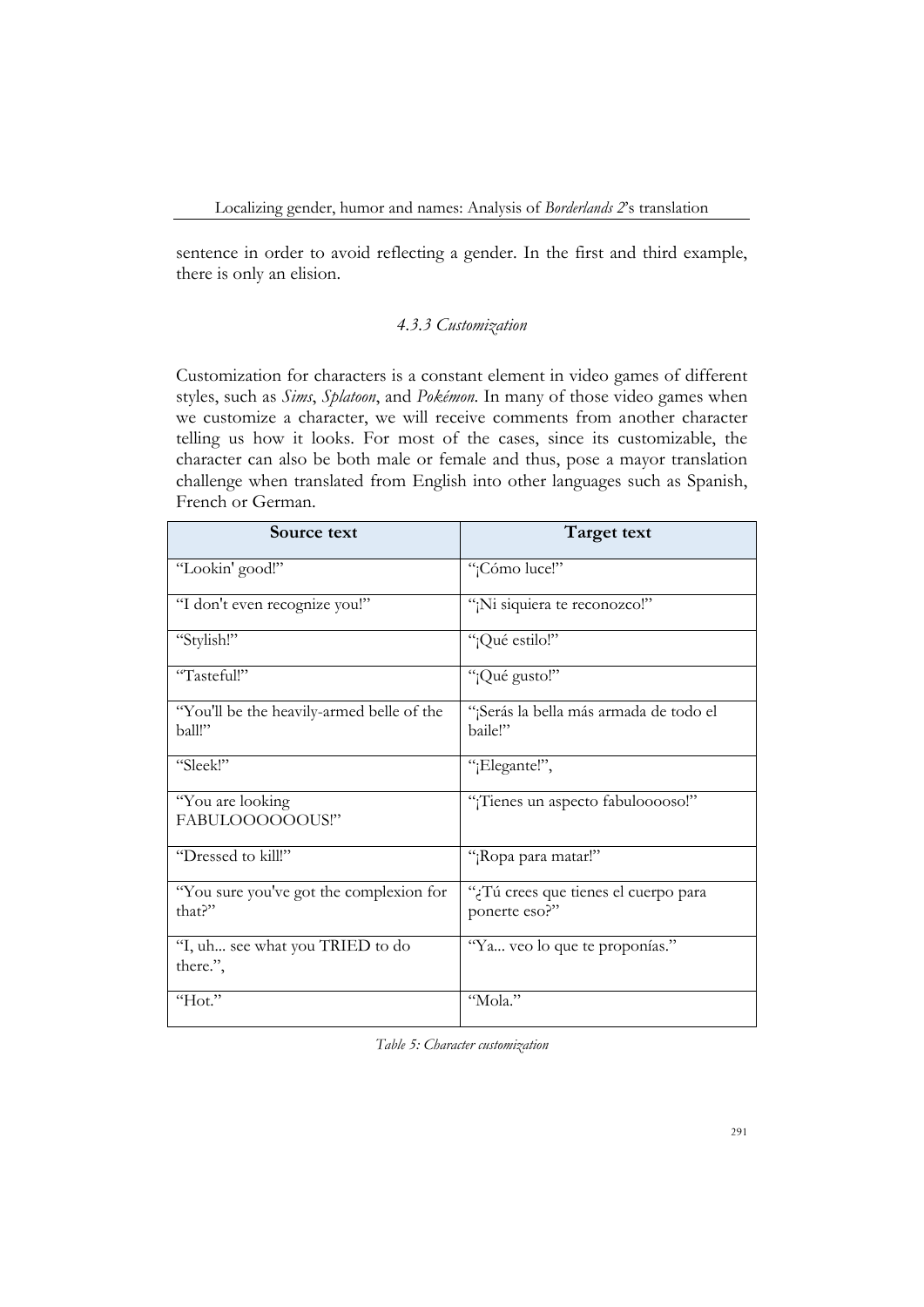Ignacio Solano Dueñas

As seen in the chart above, the tendency is to avoid every adjective and change it for a noun or another expression which allows not to show any gender in text. The only apparent problems in target text are "Cómo luce" and "Ropa para matar", given that it does not reflect the message in a natural way in target language. The main challenge in the second example is that the other possibility of translation would have been "Vestido/a para matar" but of course, this would reflect gendered text which is highly important to avoid. The other example which draws our attention is the "You'll be the heavilyarmed belle of the ball!", whose translation is "¡Serás la bella más armada de todo el baile!". In this case, gender is shown clearly in target text, but the reason behind it is that the source text also shows clearly the gender because of a reference to a ball and the belle, reason why the translation shows a possible correct rendering.

## *4.4 Name translation*

In this part of the paper we want to focus in the names that can be found in *Borderlands 2* and their translations, given that different type of name carries a different translation strategy. To start with, the names which have been transferred without any change from the source to the target translation will be analyzed. On the other hand, places' names will not be analyzed, since, after a material selection, all of them where literal translation and would not provide many information for this paper.

| Source text  | Target text  |
|--------------|--------------|
| BoomBoom     | BoomBoom     |
| <b>Brick</b> | <b>Brick</b> |
| Ellie        | Ellie        |
| Flynt        | Flynt        |
| Hammerlock   | Hammerlock   |
| Mordecai     | Mordecai     |

#### *4.4.1 Name calques*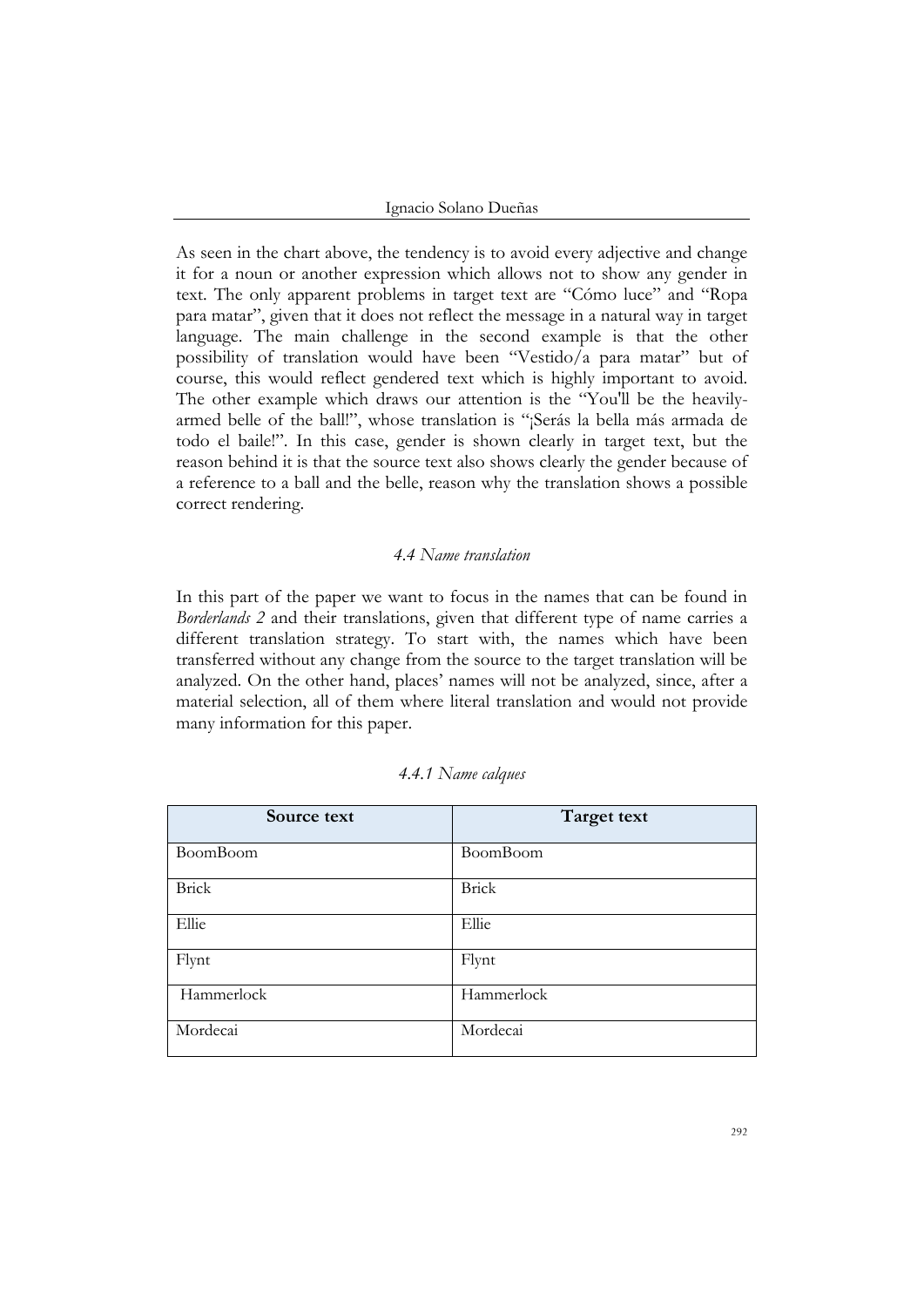Localizing gender, humor and names: Analysis of *Borderlands 2*'s translation

| Roland | Roland |
|--------|--------|
| Lilith | Lilith |

*Table 6: Name calques*

As we can appreciate in the charts, none of the source names has a translation different of the original in the target version. As commented on the theoretical framework, names are usually translated only when they have already had a prior translation due to its importance in history or because the tendency was to translate or adapt names to the target culture. Nonetheless, in this video game the translation technique that has been carried out is the calque, transferring the names intact to the target culture. This is probably the result of following the current tendency of not translating the names. Another reason found to justify these decisions is that, although some names already exist out of the game, such as Lilith, all these characters live in a fictional world and thus have no cultural evolution which could result in a name translation or adaptation.

## *4.4.2 Name adaptations*

In this part of the paper, we will comment on those names which show a translation different of the original. It is in part due to the fact that we commented earlier with Bottero (2012: 26). These fictional terms carry special meaning that had to be translated in order to provide player relevant information about the characters.

| Source text                                                                                                                                                                                                                                     | Target text                                                                                                                                                                                                                                |
|-------------------------------------------------------------------------------------------------------------------------------------------------------------------------------------------------------------------------------------------------|--------------------------------------------------------------------------------------------------------------------------------------------------------------------------------------------------------------------------------------------|
| "This here's Mushy Snugglebites,<br>and this is Felicia Sexopants. These<br>filme-ass womens could stop that<br>train for yas, but I'ma need their<br>badonkadonks first, and they got<br>stoled by the bandits a few days ago.<br>GO GET 'EM!" | Esta de aquí es Bernarda la Petarda, y<br>esta es Felicia Impudicia. Estos<br>bombonazos podrían pararte el tren,<br>pero antes hay que encontrar sus<br>rellenos, que los robaron unos<br>bandidos hace varios días. ¡Hale, a<br>buscar!" |
| "That's Mushy Snugglebites's                                                                                                                                                                                                                    | "Ese es el relleno de mi Bernardita; es                                                                                                                                                                                                    |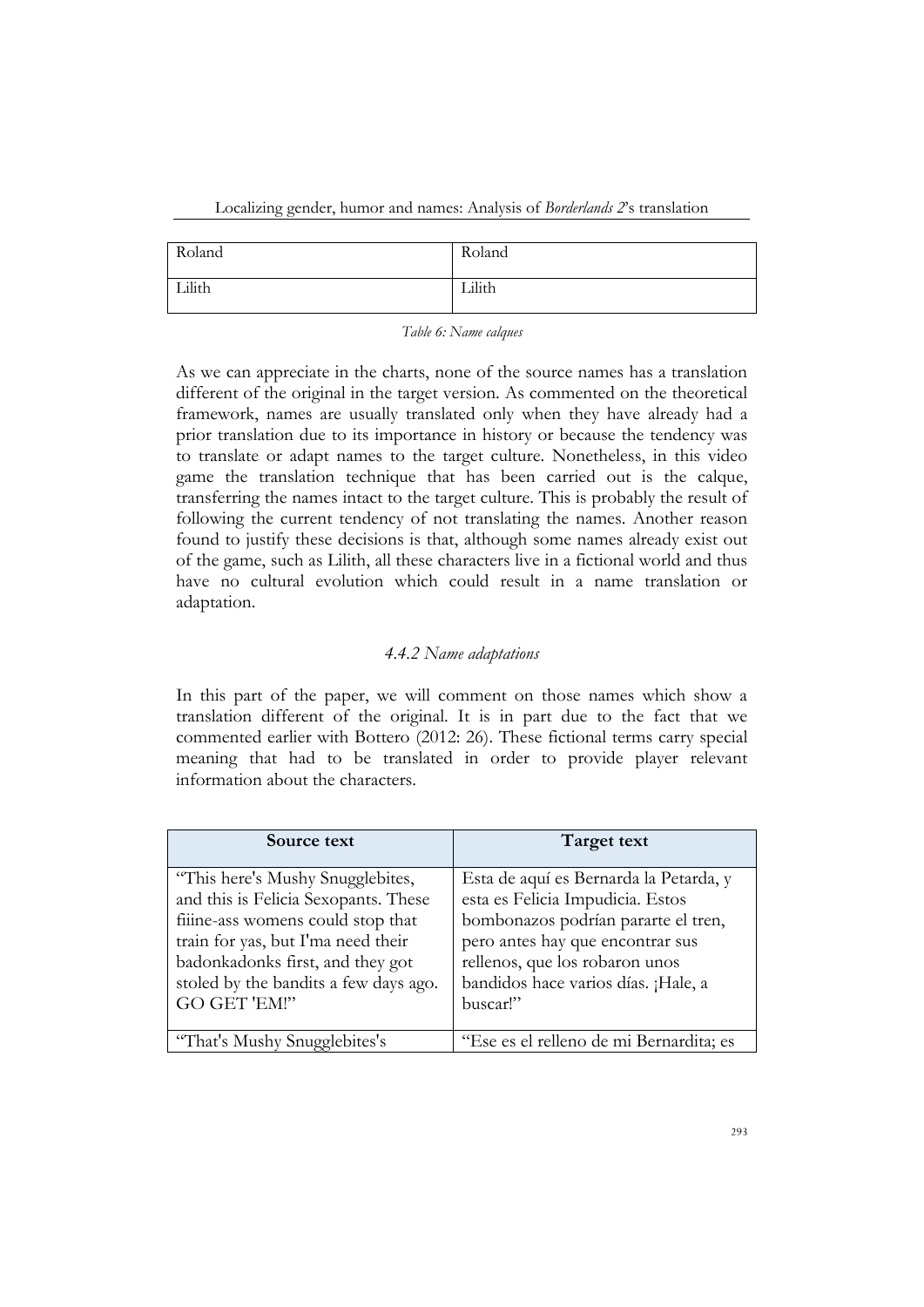|  |  | Ignacio Solano Dueñas |
|--|--|-----------------------|
|--|--|-----------------------|

| badonkadonk. She's my main<br>squeeze. Lady's got a gut fulla'<br>dynamite and a booty like<br>POWWW!"                                                                                                                                                                                        | mi muy mejor coleguita. Es dinamita<br>pura y tiene un culo que es la bomba."                                                                                                                                                                                                 |
|-----------------------------------------------------------------------------------------------------------------------------------------------------------------------------------------------------------------------------------------------------------------------------------------------|-------------------------------------------------------------------------------------------------------------------------------------------------------------------------------------------------------------------------------------------------------------------------------|
| "Attention, Hyperion corporation!<br>This is Flanksteak, King of the<br>Bloodshots! We've got your public<br>enemy number one! Offer up some<br>cash and he's all yours!"                                                                                                                     | "¡Atención, corporación Hyperion!<br>¡Soy Churrasco, rey de los Ojos Rojos!<br>¡Tenemos a vuestro enemigo público<br>número uno! ¡Dadnos pasta, y es todo<br>vuestro!"                                                                                                        |
| "I'm rackin' my brain trying to think<br>of a name for that diamond pony I<br>bought. I was gonna call it 'piss-for-<br>brains' in honor of you, but that just<br>feels immature. Hey, maybe 'Butt<br>Stallion'? Nah, that's even worse.<br>Tell ya what, I'll give it some more<br>thought." | "Estoy estrujándome los sesos tratando<br>de encontrar un nombre para el poni<br>de diamantes que me he comprado. Iba<br>a llamarlo 'Cerebro de pis' en tu honor,<br>pero suena inmaduro. A lo mejor<br>¿'Semental del culo'? Eso es aún peor.<br>Tendré que pensarlo major." |
| "EXP Loader! Watch out!"                                                                                                                                                                                                                                                                      | "¡Un reventador! ¡Ojo!"                                                                                                                                                                                                                                                       |

*Table 7: Name adaptations*

In this chart the most interesting or relevant cases in terms of name translation are found. The first cases are from the character Tiny Tina, who is a girl obsessed with explosions and tends to rhyme and refer to her inventions with metaphors. As is can easily be observed in the first example, the source names do not rhyme, but are created via wordplay, which as we saw, is much more challenging in Spanish. In the target version, however, we find that names carry a similar register, but the meaning has been changed, additionally, all names rhyme with their surname or title. About the second case, "Flanksteak", we are aware of the literal translation that has been carried out in that case, "Churrasco". It is probably so because the aesthetic appearance of the character, whose face resembles burnt meat. The penultimate case is a text segment from Jack the Handsome. In this case, the main aim of communicating the name was to show off the power and lack of respect for the living beings that Jack has. Probably because of this reason, the names of this segment present a literal translation. The very last case is slightly different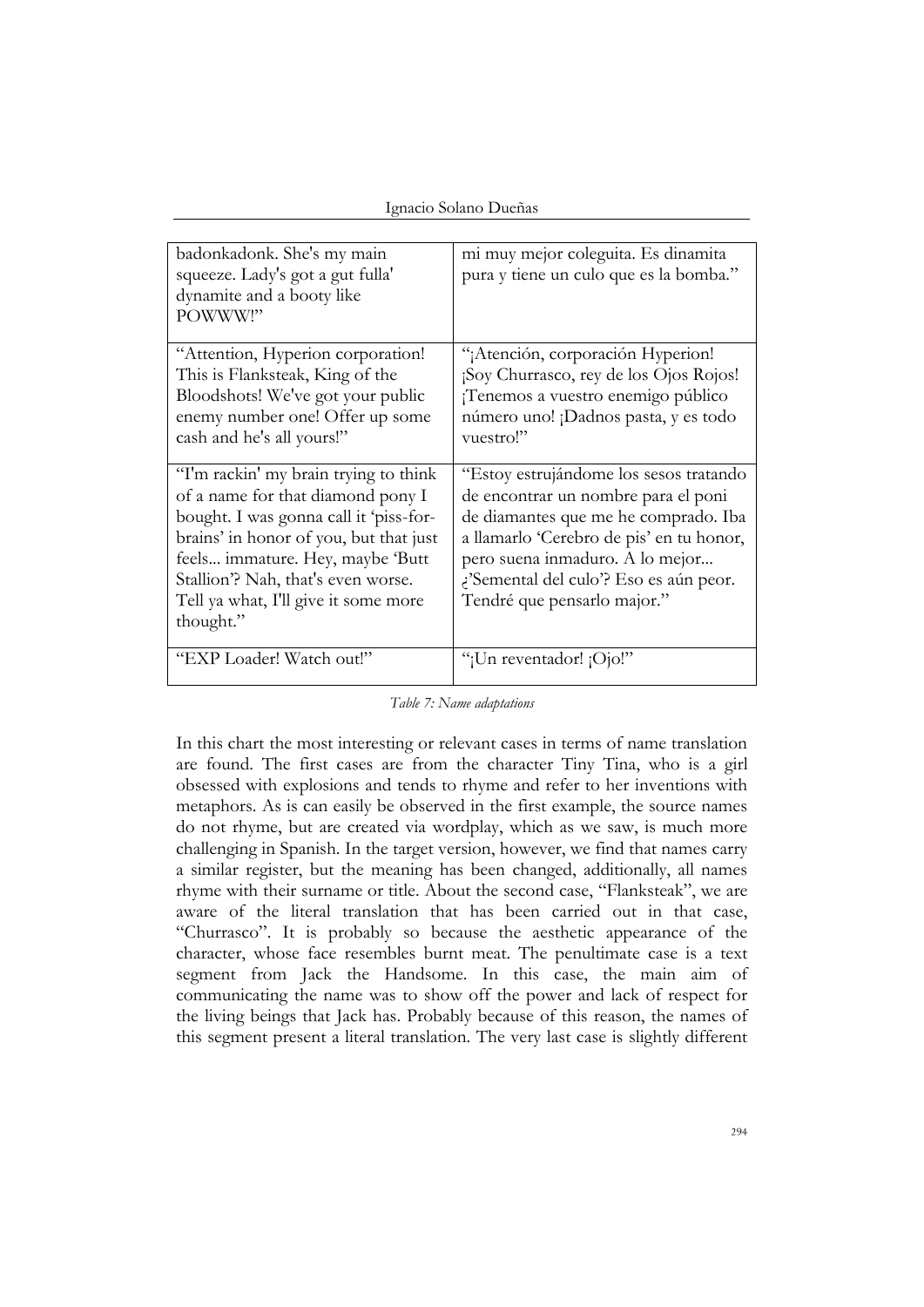to the others, given that it is not exactly a name, but a type of enemy known by this name. We decided to include it regardless of the slightly different category because of the translation challenge it poses. The original unit refers to a robot, a "loader", which carries EXP. The problem is that EXP can be both "experience" or "explosives", apart that the unit "loader" allows this double meaning to easily stem from the text. In the target version however, the double meaning had to be lost, and the actual function of that enemy was chosen to designate its name.

## *5 Conclusion*

As a conclusion after having analyzed this video game, separate statements according to the different categories exposed are obtained.

First, when translating humor into Spanish, the meaning and the register tend to be more important to maintain than the wordplay or the pun self, given that it is very uncommon to find a segment which could be translated as a wordplay and still carries the same meaning and register. The maximum of characters allowed would also be a problem when localizing from English, due to English being a more flexible language for this than other languages such as Spanish. As for sexual innuendos, a literal translation is usually enough to reflect the original double meaning and humor of the text.

When we talk about gendered text, the neutralization of the text is so important that if we do not find any way to reflect a non-gendered unit, the gendered unit should be omitted in order to avoid a mistaken or narrowed gender perspective of the characters. When possible, is it highly recommended to use a target word which does not show any gender mark. When translating customization sentences, it is also very common to find the gender translation issue, resulting in a target sentence valid for both male and female.

Lastly, names of characters and enemies in video games would usually be transferred as a literal translation to the target text, unless the character's name carries important information about personality or physical traits and the target audience would benefit from its translation.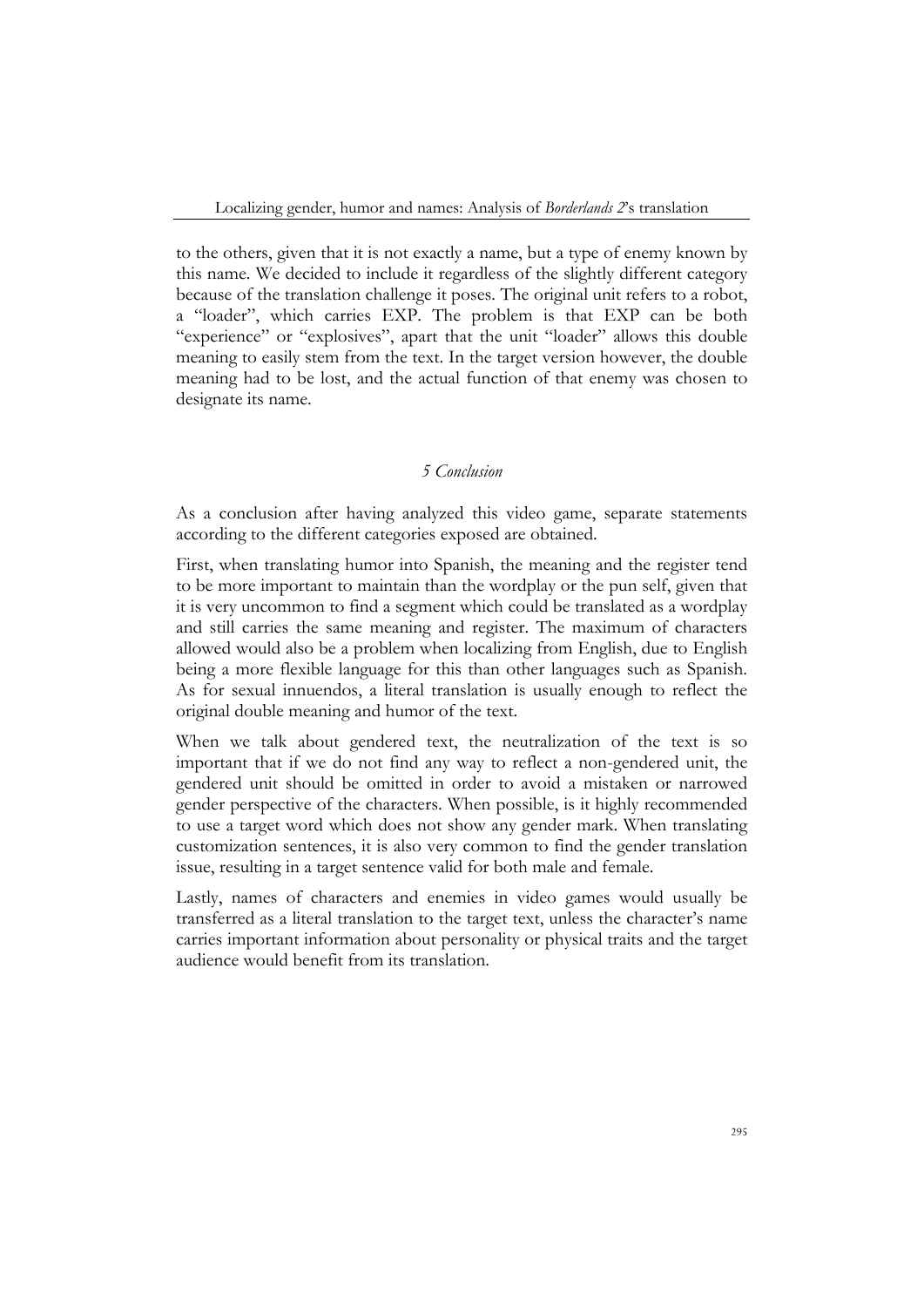# *Bibliography*

- Bernal-Merino. (2014). *Translation and localization in video games: making entertainment software global*. New York & London: Routledge.
- Bert Esselink. (2000) *A Practical Guide to Localization*. Amsterdam & Philadelphia: John Benjamins.
- Bottero, P. (2012). *La traduction des realia, noms et irrealia dans la littérature pour enfants*. Utrecht, Pays-Bas: Université d'Utrecht.
- Brufau Alvira, N. (2011). 'Traducción y género: el estado de la cuestión en España.' *MonTI. Monografías de Traducción e Interpretación*. N. 3, pp. 181-207.
- Castro Vázquez, O. (2008), 'Género y traducción: elementos discursivos para una reescritura feminista.' *Lectora*, 14 pp. 285-301.
- Díaz Cintas, J. & Remael, A. (2007) *Audiovisual translation: Subtitling.*  Manchester: St. Jerome Publishing.
- Mangiron, C. (2010). 'The importance of not being earnest: Translating humour in video games.' *Translation, Humour and the Media: Translation and Humor*. Volume 2. London: Continuum, pp. 89-107.
- Martínez-Tejerina, A. (2012). 'La interacción de los códigos en doblaje: juegos de palabras y restricciones visuales.' *MonTI. Monografías de Traducción e Interpretación*, 4, pp. 155-180 [Online] [Accessed on 27th August 2019].
- Moya, V. (2000). *La traducción de los nombres propios.* Tenerife, España: Universidad de las Palmas de Gran Canarias.
- Muñoz Sánchez, P. (2013). Investigar en localización de videojuegos: una realidad presente y apuesta de futro. *I Congreso Internacional de Innovación Investigadora en Traducción e Interpretación*. Sevilla, España: Pablo Olavide
- Nash, W. (1994) *The language of humor. Style and technic in comic discourse.* London; New York: Longman.
- Santana López, B. (2005) 'La traducción del humor no es cosa de risa: un nuevo estado.' *Actas del II Congreso Internacional de la Asociación Ibérica de Estudios de Traducción e Interpretación*. 834-851.
- Vandaele, J. (2010). 'Humor in translation.' *Handbook of translation studies*. Oslo: University of Oslo.
- Vandaele, J. (2011). 'Wordplay in translation.' *Handbook of translation studies*. Oslo: University of Oslo.